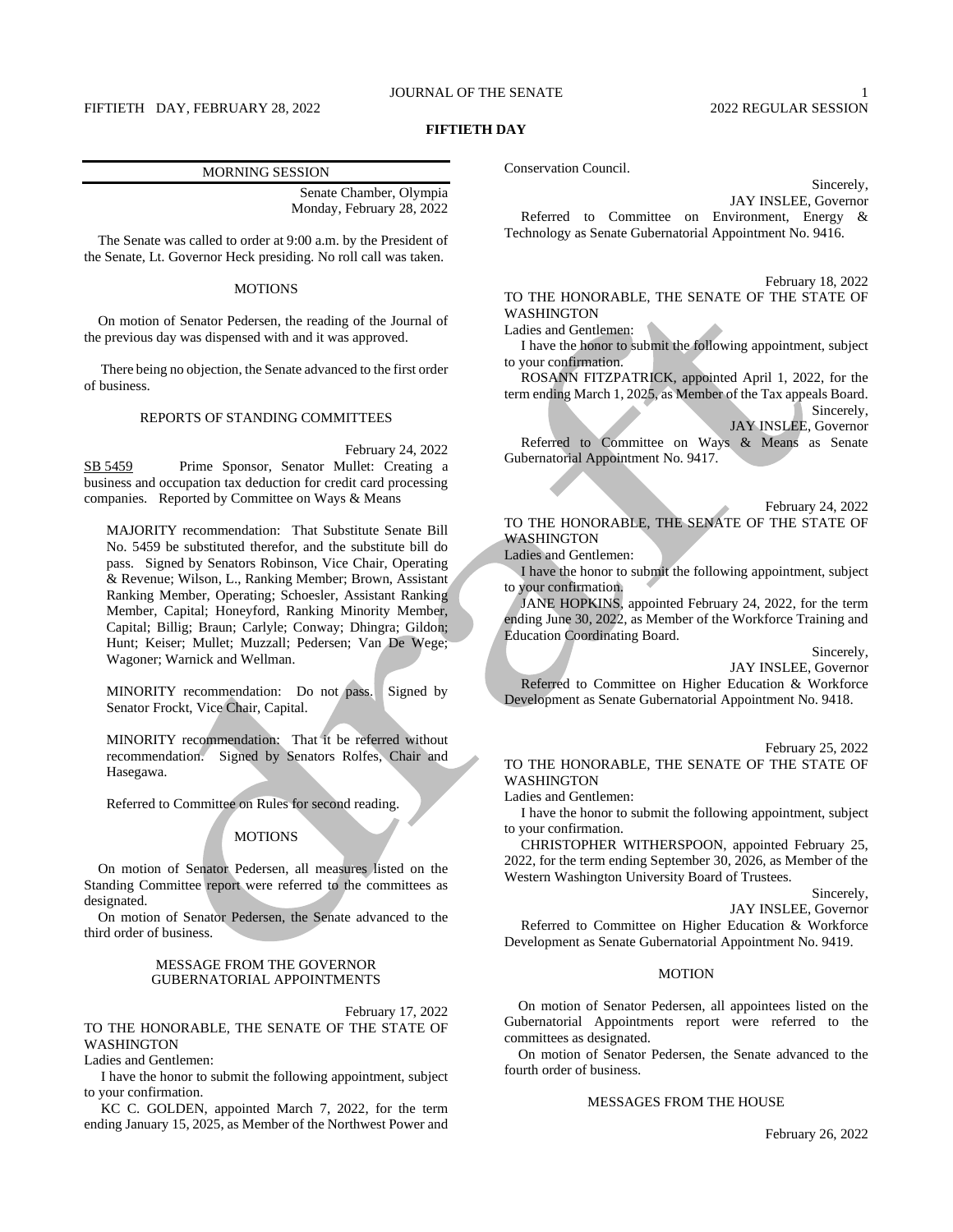MR. PRESIDENT:

The House has passed:

SUBSTITUTE SENATE BILL NO. 5252, SUBSTITUTE SENATE BILL NO. 5546,

SUBSTITUTE SENATE BILL NO. 5564, and the same are herewith transmitted.

MELISSA PALMER, Deputy Chief Clerk

February 26, 2022

MR. PRESIDENT:

The House has passed:

ENGROSSED SUBSTITUTE HOUSE BILL NO. 1530,

SECOND SUBSTITUTE HOUSE BILL NO. 1814,

HOUSE BILL NO. 2024,

SUBSTITUTE HOUSE BILL NO. 2099, and the same are herewith transmitted.

MELISSA PALMER, Deputy Chief Clerk

#### MOTION

On motion of Senator Pedersen, the Senate advanced to the fifth order of business.

### INTRODUCTION AND FIRST READING

SB 5983 by Senators Keiser and Schoesler

AN ACT Relating to protecting consumers from untested and unregulated cannabinoid products by expanding agency regulatory authority over cannabinoids that may be impairing, modifying definitions in the uniform controlled substances act, prohibiting the sale of certain cannabinoid products except by licensed cannabis businesses, regulating the use of additives in cannabis products, requiring product testing and disclosures, prohibiting the manufacture and sale of artificial cannabinoids, requiring agency rules before the manufacture and sale of synthetically derived cannabinoids, prohibiting artificial cannabinoids and synthetically derived cannabinoids in products labeled as compliant with department of health product standards and available for an existing sales and use tax exemption, and establishing a temporary license fee surcharge on certain licensees of the liquor and cannabis board and enforcing sales of cannabinoid products that may be impairing or are marketed as impairing; amending RCW 69.50.325, 69.50.326, 69.50.342, 69.50.363, 69.50.455, 69.50.375, 82.08.9998, 82.12.9998, 70.345.050, 82.24.510, 82.24.530, and 82.26.170; reenacting and amending RCW 69.50.101; adding new sections to chapter 69.50 RCW; creating a new section; providing an effective date; and providing expiration dates.

Referred to Committee on Ways & Means.

#### MOTIONS

On motion of Senator Pedersen, all measures listed on the Introduction and First Reading report were referred to the committees as designated.

On motion of Senator Pedersen, the Senate advanced to the eighth order of business.

#### MOTION

Senator Liias moved adoption of the following resolution:

#### SENATE RESOLUTION

8659

By Senators Liias and Robinson

WHEREAS, Lifelong Mukilteo resident Jennifer Gregerson served as the Mayor of the City of Mukilteo from 2014 until 2022; and

WHEREAS, Jennifer Gregerson was first elected to the Mukilteo City Council in 2003, serving as a city councilmember for 10 years where she worked to advance smart land use policies, championed the preservation of Japanese Gulch, and modernized and expanded essential public safety services; and

WHEREAS, In 2014, Mayor Gregerson became the first and only woman to serve the city as mayor and used her position to act as a role model to young women interested in civic service; and

WHEREAS, Mayor Gregerson was instrumental in pushing Mukilteo to adopt a Housing Action Plan to address housing needs in her community; and

WHEREAS, Mayor Gregerson oversaw the completion of the Harbour Reach Corridor Project, a long-awaited community need, to construct a multimodal corridor for freight, motorists, walkers, and rollers alike; and

WHEREAS, Mayor Gregerson has been a passionate advocate for "green" initiatives by helping add multiple miles of bike lanes to Mukilteo and encouraging bike use, creating the City's first Green Team composed of city employees focused on sustainability, and creating the City's Climate Action Plan; and

WHEREAS, Mayor Gregerson "practiced what she preached" and could regularly be seen traveling around the city and the region on her bike; and

WHEREAS, Mayor Gregerson spearheaded the transformation of the Mukilteo Waterfront into a vibrant space filled with opportunity that the community could be proud of; and

WHEREAS, Mayor Gregerson helped protect green space in the city of Mukilteo by overseeing the expansion and preservation of the Japanese Gulch Park which serves as a place for residents and visitors to hike, bike, trail run, and walk their dogs; and

WHEREAS, Mayor Gregerson helped facilitate the creation of the Byers Family Park, also known as the Peace Park, which commemorates Anna Bui, Jordan Ebner, Jake Long, and all those lost to violence and offers a place of peaceful reflection for loved ones and visitors; and

WHEREAS, Mayor Gregerson has and continues to support her community as a board member for the Domestic Violence Services in Snohomish County which provides essential services for people suffering from domestic abuse to help support them and others affected;

NOW, THEREFORE, BE IT RESOLVED, That the Washington State Senate recognize the accomplishments and remarkable public service of Mukilteo Mayor Jennifer Gregerson and honor her dedication to her city and the contributions she continues to make to her community; and

BE IT FURTHER RESOLVED, That copies of this resolution be immediately transmitted by the Secretary of the Senate to Mayor Jennifer Gregerson.

Senator Liias spoke in favor of adoption of the resolution.

The President declared the question before the Senate to be the adoption of Senate Resolution No. 8659.

The motion by Senator Liias carried and the resolution was adopted by voice vote.

#### MOTION

Senator Holy moved adoption of the following resolution: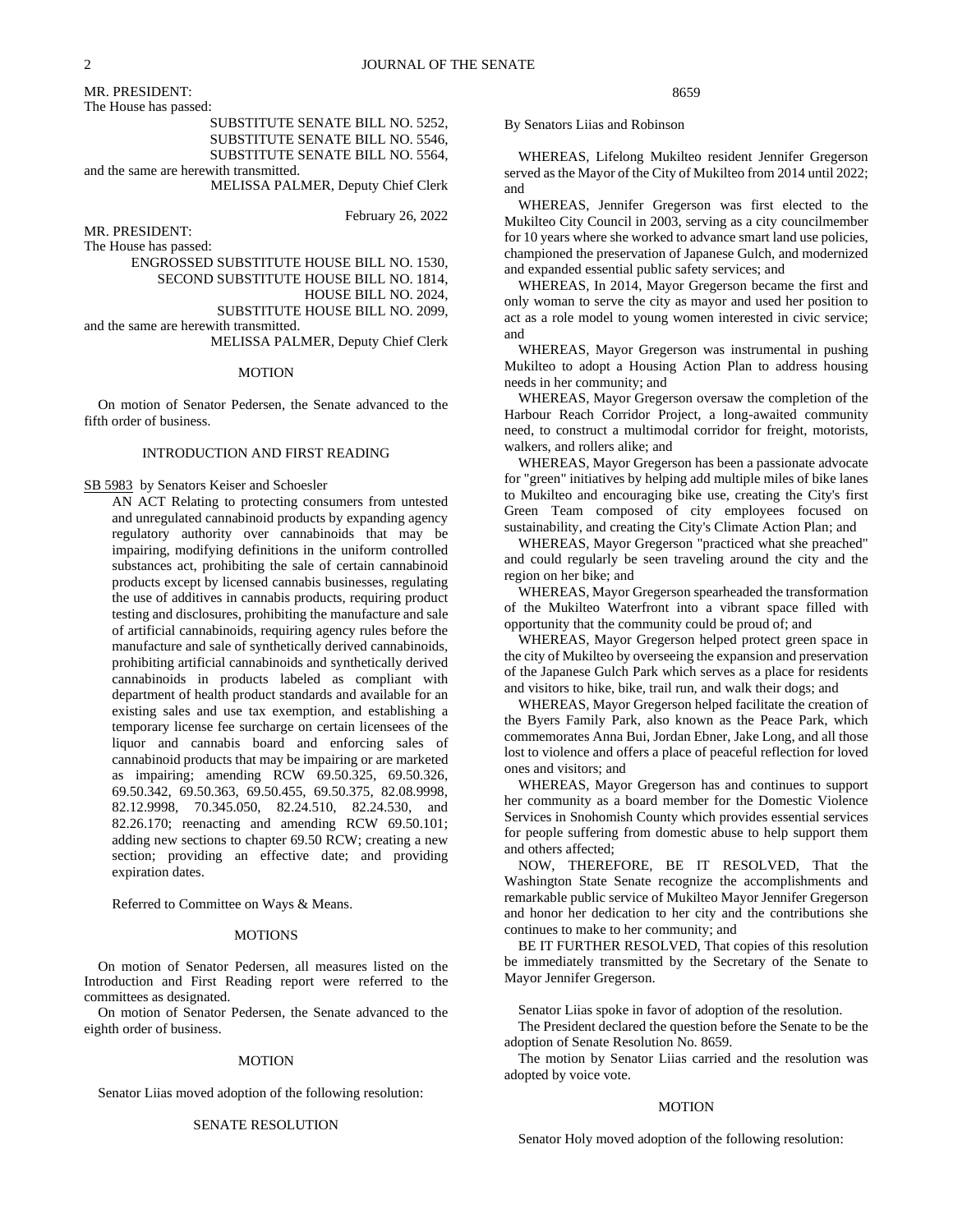### SENATE RESOLUTION 8656

By Senators Holy and King

WHEREAS, Cooper Kupp was born and raised in Yakima, and is the son of former Pacific Lutheran University and National Football League quarterback Craig Kupp and is the grandson of former NFL offensive lineman Jake Kupp; and

WHEREAS, Cooper Kupp played football at Davis High School in Yakima, earning class 4A all-state honors as a defensive back and state honorable-mention honors as a receiver in his senior year, and later helped lead the Davis Pirates to the state 4A title in boys' basketball as a senior; and

WHEREAS, Cooper Kupp received only two scholarship offers to play college football – one from Idaho State University and the other from Eastern Washington University; and

WHEREAS, Cooper Kupp chose to play football for Eastern Washington University, finishing his college career with 428 receptions, 6,464 yards, and 73 touchdowns, setting NCAA Division I Football Championship Subdivision career records for receptions, receiving yards, and touchdown receptions; and

WHEREAS, Cooper Kupp was a two-time Big Sky Conference Offensive Player of the Year and a four-time firstteam FCS All-American; and

WHEREAS, Cooper Kupp won the 2013 Jerry Rice Award, given to the top freshman in FCS football, and he would later share with Rice the distinction of being the only receivers in league history to win a triple crown (catches, yards, and touchdowns), earn offensive player of the year honors, and win the Super Bowl MVP (Kupp did it in the 2021-22 season alone); and

WHEREAS, Cooper Kupp was a two-time offensive player of the year in FCS, and won the Walter Payton Award in 2015; and

WHEREAS, Cooper Kupp was a four-time Academic All-America selection, a two-time member of the FCS ADA Academic All-Star Team, and a four-time recipient of Big Sky Conference All-Academic honors; and

WHEREAS, Cooper Kupp was drafted in the third round of the 2017 National Football League draft by the Los Angeles Rams, who chose Kupp with the 69th overall pick in that year's draft; and

WHEREAS, Cooper Kupp became a starter during his rookie season, finishing 2017 with 62 receptions for 869 yards and five touchdowns; and

WHEREAS, Cooper Kupp rebounded from a season-ending knee injury in 2018 to finish the 2019 season with 94 catches for 1,161 yards and 10 touchdowns, all NFL career highs for him up to that point; and

WHEREAS, Cooper Kupp had one of the greatest seasons for a receiver in NFL history in 2021, finishing with 145 receptions, second most in a season in NFL history; 1,947 receiving yards, also second most in a season in NFL history; and 16 receiving touchdowns, leading the league in all three categories and earning first-team All-Pro honors; and

WHEREAS, Cooper Kupp continued his excellent and historic performance in the playoffs, with 33 receptions for 478 yards and six touchdowns in four games, including the game-winning reception late in the fourth quarter of the Rams' 23-20 win over the Cincinnati Bengals in Super Bowl 56, in which Kupp was named Most Valuable Player;

NOW, THEREFORE, BE IT RESOLVED, That the Washington State Senate honor and congratulate Yakima native Cooper Kupp on his outstanding play first at Eastern Washington

University, and now as a NFL player with the Los Angeles Rams, even if they are a rival of our beloved Seattle Seahawks; and

BE IT FURTHER RESOLVED, That the Washington State Senate recognize Cooper Kupp for his impressive work ethic as a pro football player and his enduring humility.

Senator Holy spoke in favor of adoption of the resolution.

The President declared the question before the Senate to be the adoption of Senate Resolution No. 8656.

The motion by Senator Holy carried and the resolution was adopted by voice vote.

### MOTION

Senator Warnick moved adoption of the following resolution:

### SENATE RESOLUTION 8660

By Senator Warnick

WHEREAS, Agriculture is a cornerstone of Washington's economy, supporting hundreds of thousands of jobs and generating billions of dollars in revenue, and the future of agriculture is supported by service organizations cultivating the next generation of leaders; and

WHEREAS, The Washington Future Farmers of America Association currently supports approximately 11,000 student members throughout the state of Washington in nine regional FFA districts; and

WHEREAS, The FFA motto, "Learning to do, doing to learn, earning to live, living to serve," guides students toward advancing their agricultural education and instilling purpose to their lives; and

WHEREAS, FFA members at the organization's 94th national convention, held in Indianapolis, elected officers for 2021-22, resulting in a historic first as Cole Baerlocher from Colfax, Washington, was elected the first National FFA President from Washington state; and

WHEREAS, Cole held office as the secretary at his local chapter, progressing through various leadership positions as Chapter, District, and State-Level President; and

WHEREAS, Washington FFA members contribute to the \$4,400,000,000 generated nationally through Supervised Agricultural Experience (SAE) programs, and Cole harnessed his experience in graphic design by exhibiting a market lamb project at the Palouse Empire Fair in Colfax; and

WHEREAS, Cole's family, friends, and FFA colleagues and mentors describe him as energetic, athletic, engaging, and one who keeps things exciting and everyone on their toes; and

WHEREAS, Cole has earned a State Degree and an American Degree, and he won the State Prepared Public Speaking competition in 2019, received silver in the National Prepared Public Speaking competition, and in 2020 he placed second in the Washington State Employment Skills competition;

NOW, THEREFORE, BE IT RESOLVED, That the Washington State Senate recognize Cole Baerlocher on this historic achievement of being the first Washingtonian as the Future Farmers of America Association's National President, and commend his leadership skills as he works to promote the mission of the FFA and instill values of hard work and service to the next generation of agricultural leaders.

Senator Warnick spoke in favor of adoption of the resolution. The President declared the question before the Senate to be the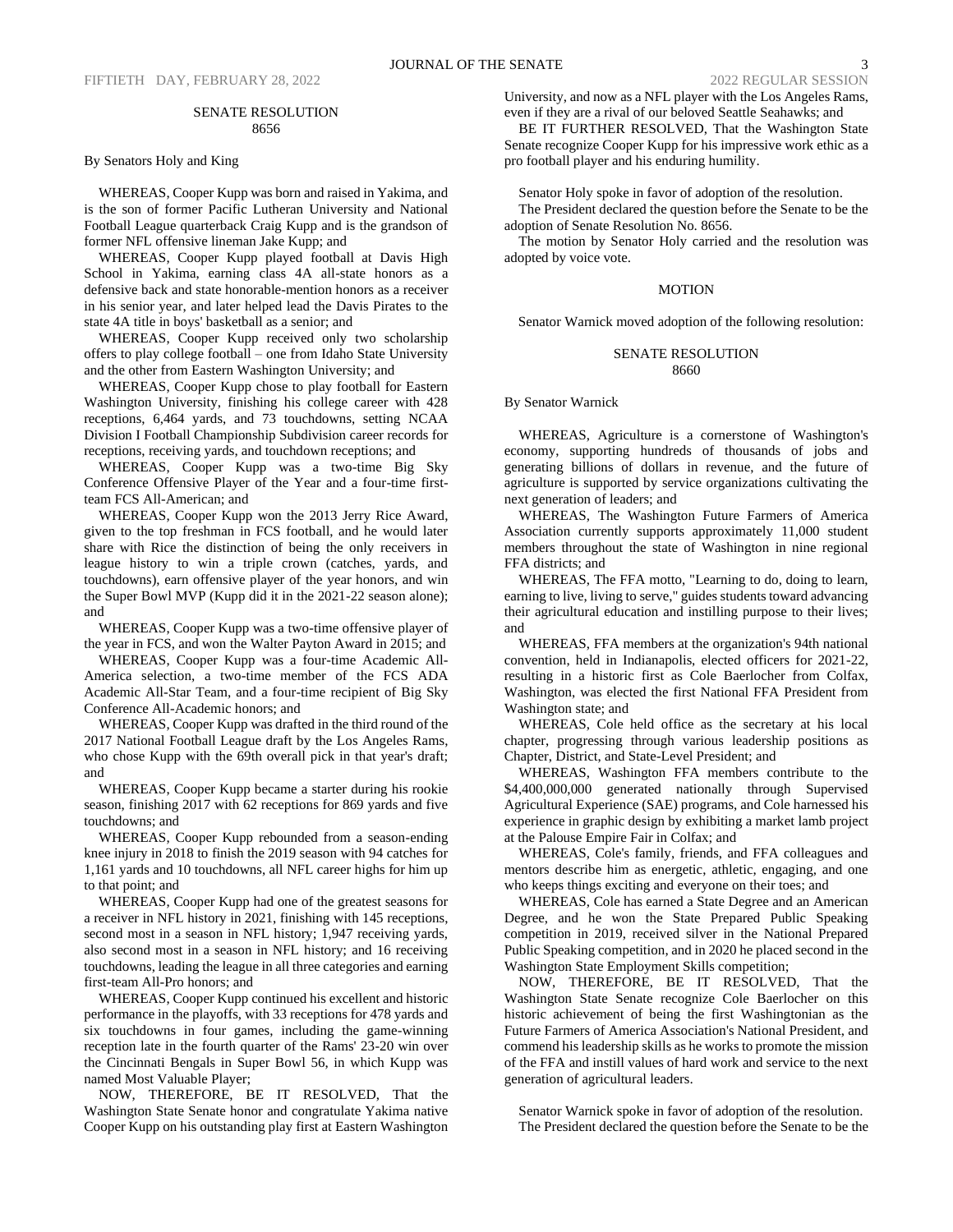adoption of Senate Resolution No. 8660.

The motion by Senator Warnick carried and the resolution was adopted by voice vote.

### MOTION

Senator Fortunato moved adoption of the following resolution:

### SENATE RESOLUTION 8650

#### By Senator Fortunato

WHEREAS, In 1890, the Police Chief for the city of New Orleans was murdered and reportedly whispered to witnesses a racial slur against Italians as the culprits, leading to the mass arrest of people of Italian descent; and

WHEREAS, 19 of the Americans of Italian descent arrested were eventually indicted, nine of whom were put on trial, six being acquitted and three declared mistrials, all were placed back in prison on other manufactured charges; and

WHEREAS, After the acquittals, many New Orleans residents were outraged by the verdicts, a mob gathered outside the parish prison, numbering in the thousands as anti-Italian sentiment was stirred by assertions of prominent figures in the city that the trials were corrupted by the mafia; and

WHEREAS, On March 14, 1891, a day after the trial, 11 Americans of Italian descent were lynched over their alleged involvement in the death of the city's police chief. Their bodies were indignantly mutilated and displayed for the public to see; and

WHEREAS, Historical accounts implicated New Orleans' political leadership as being complicit in these crimes, and reports in the national news characterized the lynchings as an act of just vengeance rather than racially motivated violence; and

WHEREAS, These crimes were committed during a period of American history marked by a rising tide of anti-Italian sentiment, stoked by economic fears and physical differences of their darker Mediterranean skin color; and

WHEREAS, Although the United States government paid \$25,000 in reparations to the families a year following the lynching, no one has ever been brought to justice; and

WHEREAS, The Sons and Daughters of Italy worked to gain formal recognition of this atrocity, urging the city of New Orleans to take responsibility; and

WHEREAS, The mayor of New Orleans issued a formal Proclamation of Apology in April 2019, after remaining silent for 130 years for the city's complicity in one of the largest lynchings in American history; and

WHEREAS, The United States congress declared the first Italian-American heritage and culture month in October 1989, coinciding with the celebration of Columbus day, authorizing and requesting the President of the United States to issue a proclamation calling upon the people of our great nation to observe the month with appropriate ceremonies and activities;

NOW, THEREFORE, BE IT RESOLVED, That the Washington State Senate recognize the numerous contributions of Americans of Italian descent to the cultural and economic landscape of Washington and the entire country and join in celebration of Italian Heritage month in October; and

BE IT FURTHER RESOLVED, That the Washington State Senate recommit itself to shining a light on forgotten injustices and applaud the city of New Orleans for righting this historical wrong perpetrated on this group of immigrants who silently endured decades of discrimination and oppression.

Senators Fortunato and Lovick spoke in favor of adoption of the resolution.

The President declared the question before the Senate to be the adoption of Senate Resolution No. 8650.

The motion by Senator Fortunato carried and the resolution was adopted by voice vote.

### MOTION

At 9:31 a.m., on motion of Senator Pedersen, the Senate was declared to be at ease subject to the call of the President for the purpose of receiving committee reports later in the day.

### EVENING SESSION

The Senate was called to order at 11:07 p.m. by President Heck.

#### **MOTION**

On motion of Senator Pedersen, the Senate reverted to the first order of business.

## SUPPLEMENTAL REPORTS OF STANDING COMMITTEES

February 28, 2022 SB 5309 Prime Sponsor, Senator Rivers: Providing a sales and use tax exemption for adult and baby diapers. Reported by Committee on Ways & Means

MAJORITY recommendation: Do pass. Signed by Senators Rolfes, Chair; Frockt, Vice Chair, Capital; Robinson, Vice Chair, Operating & Revenue; Wilson, L., Ranking Member; Brown, Assistant Ranking Member, Operating; Schoesler, Assistant Ranking Member, Capital; Honeyford, Ranking Minority Member, Capital; Billig; Braun; Carlyle; Conway; Dhingra; Gildon; Hasegawa; Hunt; Keiser; Mullet; Muzzall; Pedersen; Rivers; Wagoner; Warnick and Wellman.

MINORITY recommendation: That it be referred without recommendation. Signed by Senator Van De Wege.

Referred to Committee on Rules for second reading.

#### February 28, 2022

SB 5755 Prime Sponsor, Senator Trudeau: Authorizing certain cities to establish a limited sales and use tax incentive program to encourage redevelopment of vacant lands in urban areas. Reported by Committee on Ways & Means

MAJORITY recommendation: That Second Substitute Senate Bill No. 5755 be substituted therefor, and the second substitute bill do pass. Signed by Senators Rolfes, Chair; Frockt, Vice Chair, Capital; Robinson, Vice Chair, Operating & Revenue; Billig; Carlyle; Conway; Dhingra; Gildon; Hunt; Keiser; Mullet; Pedersen; Rivers; Van De Wege and Wellman.

MINORITY recommendation: That it be referred without recommendation. Signed by Senators Wilson, L., Ranking Member; Brown, Assistant Ranking Member, Operating; Schoesler, Assistant Ranking Member, Capital; Braun; Muzzall; Wagoner and Warnick.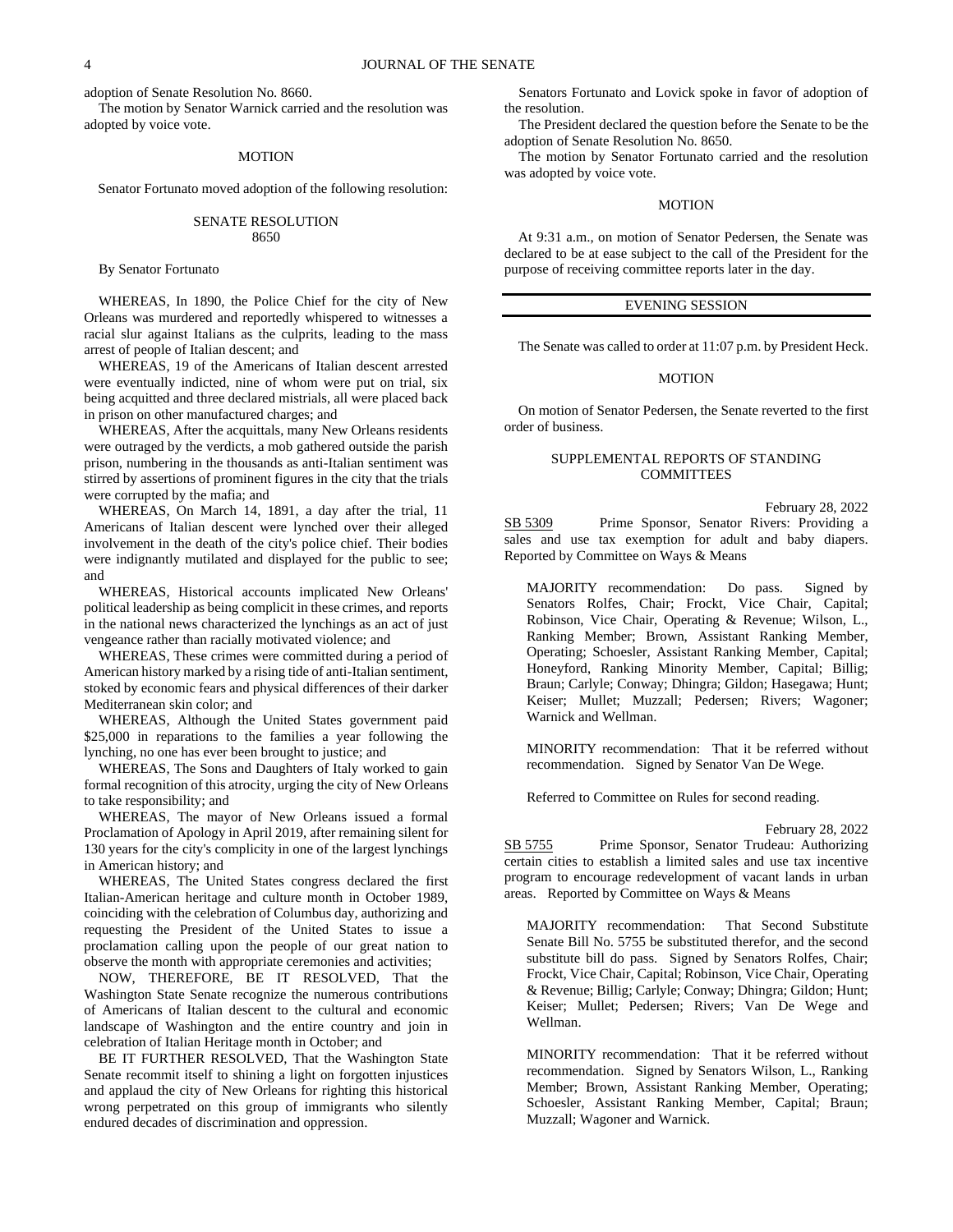FIFTIETH DAY, FEBRUARY 28, 2022 2022 2022 2022 REGULAR SESSION

MINORITY recommendation: Do not pass. Signed by Senators Honeyford, Ranking Minority Member, Capital and Hasegawa.

Referred to Committee on Rules for second reading.

February 28, 2022 SB 5901 Prime Sponsor, Senator Randall: Concerning economic development tax incentives for targeted counties. Reported by Committee on Ways & Means

MAJORITY recommendation: Do pass. Signed by Senators Rolfes, Chair; Frockt, Vice Chair, Capital; Robinson, Vice Chair, Operating & Revenue; Wilson, L., Ranking Member; Brown, Assistant Ranking Member, Operating; Schoesler, Assistant Ranking Member, Capital; Honeyford, Ranking Minority Member, Capital; Billig; Braun; Carlyle; Conway; Dhingra; Gildon; Hasegawa; Hunt; Keiser; Mullet; Muzzall; Pedersen; Rivers; Van De Wege; Wagoner; Warnick and Wellman.

Referred to Committee on Rules for second reading.

February 28, 2022 SB 5980 Prime Sponsor, Senator Carlyle: Providing substantial and permanent tax relief for small businesses to mitigate structural deficiencies in Washington's business and occupation tax and lessen long-term negative economic consequences of the pandemic that have disproportionately impacted small businesses. Reported by Committee on Ways & Means

MAJORITY recommendation: That Substitute Senate Bill No. 5980 be substituted therefor, and the substitute bill do pass. Signed by Senators Rolfes, Chair; Frockt, Vice Chair, Capital; Robinson, Vice Chair, Operating & Revenue; Wilson, L., Ranking Member; Brown, Assistant Ranking Member, Operating; Schoesler, Assistant Ranking Member, Capital; Honeyford, Ranking Minority Member, Capital; Billig; Braun; Carlyle; Conway; Dhingra; Gildon; Hasegawa; Hunt; Keiser; Mullet; Muzzall; Pedersen; Rivers; Van De Wege; Wagoner; Warnick and Wellman.

Referred to Committee on Rules for second reading.

February 28, 2022 E2SHB 1015 Prime Sponsor, Committee on Finance: Creating the Washington equitable access to credit act. Reported by Committee on Ways & Means

MAJORITY recommendation: Do pass as amended. Signed by Senators Rolfes, Chair; Robinson, Vice Chair, Operating & Revenue; Wilson, L., Ranking Member; Brown, Assistant Ranking Member, Operating; Schoesler, Assistant Ranking Member, Capital; Honeyford, Ranking Minority Member, Capital; Braun; Conway; Gildon; Hasegawa; Keiser; Mullet; Muzzall; Pedersen; Rivers; Wagoner; Warnick and Wellman.

MINORITY recommendation: That it be referred without recommendation. Signed by Senators Frockt, Vice Chair, Capital and Billig.

MINORITY recommendation: Do not pass. Signed by Senators Carlyle; Dhingra; Hunt and Van De Wege.

Referred to Committee on Rules for second reading.

February 28, 2022

E2SHB 1099 Prime Sponsor, Committee on Appropriations: Improving the state's climate response through updates to the state's comprehensive planning framework. Reported by Committee on Ways & Means

MAJORITY recommendation: Do pass as amended. Signed by Senators Rolfes, Chair; Frockt, Vice Chair, Capital; Robinson, Vice Chair, Operating & Revenue; Billig; Carlyle; Conway; Dhingra; Hasegawa; Hunt; Keiser; Mullet; Pedersen; Van De Wege and Wellman.

MINORITY recommendation: Do not pass. Signed by Senators Wilson, L., Ranking Member; Brown, Assistant Ranking Member, Operating; Schoesler, Assistant Ranking Member, Capital; Honeyford, Ranking Minority Member, Capital; Braun; Gildon; Muzzall; Rivers; Wagoner and Warnick.

Referred to Committee on Rules for second reading.

February 28, 2022 E2SHB 1153 Prime Sponsor, Committee on Appropriations: Addressing language access in public schools. Reported by Committee on Ways & Means

MAJORITY recommendation: Do pass as amended. Signed by Senators Rolfes, Chair; Frockt, Vice Chair, Capital; Robinson, Vice Chair, Operating & Revenue; Billig; Carlyle; Conway; Dhingra; Gildon; Hasegawa; Hunt; Keiser; Mullet; Pedersen; Van De Wege; Wagoner; Warnick and Wellman.

MINORITY recommendation: That it be referred without recommendation. Signed by Senators Wilson, L., Ranking Member; Brown, Assistant Ranking Member, Operating; Honeyford, Ranking Minority Member, Capital; Braun; Muzzall and Rivers.

MINORITY recommendation: Do not pass. Signed by Senator Schoesler, Assistant Ranking Member, Capital.

Referred to Committee on Rules for second reading.

February 28, 2022 2SHB 1173 Prime Sponsor, Committee on Capital Budget:

Concerning state lands development authorities. Reported by Committee on Ways & Means

MAJORITY recommendation: Do pass as amended. Signed by Senators Rolfes, Chair; Frockt, Vice Chair, Capital; Robinson, Vice Chair, Operating & Revenue; Schoesler, Assistant Ranking Member, Capital; Billig; Carlyle; Conway; Dhingra; Gildon; Hasegawa; Hunt; Keiser; Mullet; Muzzall; Pedersen; Rivers; Van De Wege; Warnick and Wellman.

MINORITY recommendation: That it be referred without recommendation. Signed by Senators Wilson, L., Ranking Member; Brown, Assistant Ranking Member, Operating; Honeyford, Ranking Minority Member, Capital; Braun and Wagoner.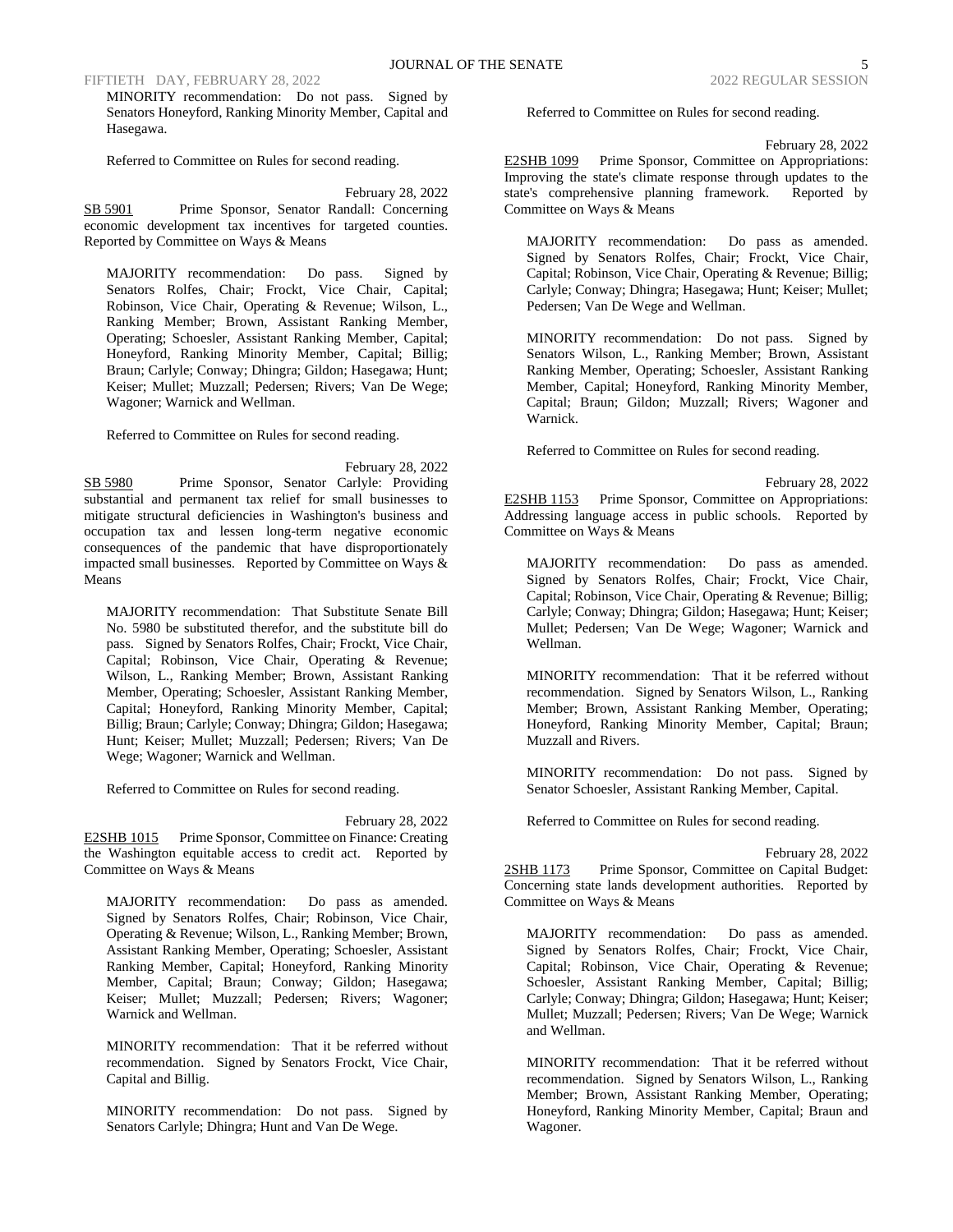Referred to Committee on Rules for second reading.

February 28, 2022

ESHB 1175 Prime Sponsor, Committee on Finance: Providing a property tax exemption for real property used as a host home associated with a host home program. Reported by Committee on Ways & Means

MAJORITY recommendation: Do pass as amended. Signed by Senators Rolfes, Chair; Frockt, Vice Chair, Capital; Robinson, Vice Chair, Operating & Revenue; Billig; Conway; Dhingra; Hasegawa; Hunt; Keiser; Mullet; Pedersen; Van De Wege and Wellman.

MINORITY recommendation: That it be referred without recommendation. Signed by Senators Braun; Carlyle; Gildon; Muzzall and Wagoner.

MINORITY recommendation: Do not pass. Signed by Senators Wilson, L., Ranking Member; Brown, Assistant Ranking Member, Operating; Schoesler, Assistant Ranking Member, Capital; Honeyford, Ranking Minority Member, Capital; Rivers and Warnick.

Referred to Committee on Rules for second reading.

February 28, 2022 E2SHB 1181 Prime Sponsor, Committee on Appropriations: Establishing programs and measures to prevent suicide among veterans and military members. Reported by Committee on Ways & Means

MAJORITY recommendation: Do pass as amended by Committee on Human Services, Reentry & Rehabilitation. Signed by Senators Rolfes, Chair; Frockt, Vice Chair, Capital; Robinson, Vice Chair, Operating & Revenue; Wilson, L., Ranking Member; Brown, Assistant Ranking Member, Operating; Schoesler, Assistant Ranking Member, Capital; Honeyford, Ranking Minority Member, Capital; Billig; Braun; Carlyle; Conway; Dhingra; Gildon; Hasegawa; Hunt; Keiser; Mullet; Muzzall; Pedersen; Rivers; Van De Wege; Wagoner; Warnick and Wellman.

Referred to Committee on Rules for second reading.

February 28, 2022 HB 1183 Prime Sponsor, Representative Caldier: Creating the home sharing support grant program. Reported by Committee on Ways & Means

MAJORITY recommendation: Do pass as amended. Signed by Senators Rolfes, Chair; Robinson, Vice Chair, Operating & Revenue; Wilson, L., Ranking Member; Brown, Assistant Ranking Member, Operating; Billig; Carlyle; Conway; Hasegawa; Hunt; Keiser; Mullet; Pedersen; Van De Wege; Warnick and Wellman.

MINORITY recommendation: That it be referred without recommendation. Signed by Senators Frockt, Vice Chair, Capital; Schoesler, Assistant Ranking Member, Capital; Honeyford, Ranking Minority Member, Capital; Braun; Dhingra; Gildon and Muzzall.

MINORITY recommendation: Do not pass. Signed by Senators Rivers and Wagoner.

Referred to Committee on Rules for second reading.

February 28, 2022

ESHB 1333 Prime Sponsor, Committee on Finance: Providing an extension to the local sales and use tax for public facilities in rural counties. Reported by Committee on Ways & Means

MAJORITY recommendation: Do pass as amended. Signed by Senators Frockt, Vice Chair, Capital; Robinson, Vice Chair, Operating & Revenue; Wilson, L., Ranking Member; Brown, Assistant Ranking Member, Operating; Schoesler, Assistant Ranking Member, Capital; Honeyford, Ranking Minority Member, Capital; Braun; Dhingra; Gildon; Hunt; Keiser; Mullet; Muzzall; Rivers; Van De Wege; Wagoner; Warnick and Wellman.

MINORITY recommendation: That it be referred without recommendation. Signed by Senators Billig; Carlyle and Conway.

MINORITY recommendation: Do not pass. Signed by Senators Rolfes, Chair; Hasegawa and Pedersen.

Referred to Committee on Rules for second reading.

February 28, 2022

3SHB 1359 Prime Sponsor, Committee on Commerce & Gaming: Temporarily reducing liquor license fees. Reported by Committee on Ways & Means

MAJORITY recommendation: Do pass as amended. Signed by Senators Rolfes, Chair; Frockt, Vice Chair, Capital; Robinson, Vice Chair, Operating & Revenue; Wilson, L., Ranking Member; Brown, Assistant Ranking Member, Operating; Schoesler, Assistant Ranking Member, Capital; Honeyford, Ranking Minority Member, Capital; Billig; Braun; Conway; Dhingra; Gildon; Hunt; Keiser; Mullet; Muzzall; Pedersen; Rivers; Van De Wege; Wagoner; Warnick and Wellman.

MINORITY recommendation: Do not pass. Signed by Senators Carlyle and Hasegawa.

Referred to Committee on Rules for second reading.

February 28, 2022 E4SHB 1412 Prime Sponsor, Committee on Appropriations: Concerning legal financial obligations. Reported by Committee on Ways & Means

MAJORITY recommendation: Do pass as amended. Signed by Senators Rolfes, Chair; Frockt, Vice Chair, Capital; Robinson, Vice Chair, Operating & Revenue; Billig; Carlyle; Conway; Dhingra; Hasegawa; Hunt; Keiser; Mullet; Muzzall; Pedersen; Rivers; Van De Wege; Wagoner and Wellman.

MINORITY recommendation: Do not pass. Signed by Senators Wilson, L., Ranking Member; Brown, Assistant Ranking Member, Operating; Schoesler, Assistant Ranking Member, Capital; Honeyford, Ranking Minority Member, Capital; Braun; Gildon and Warnick.

Referred to Committee on Rules for second reading.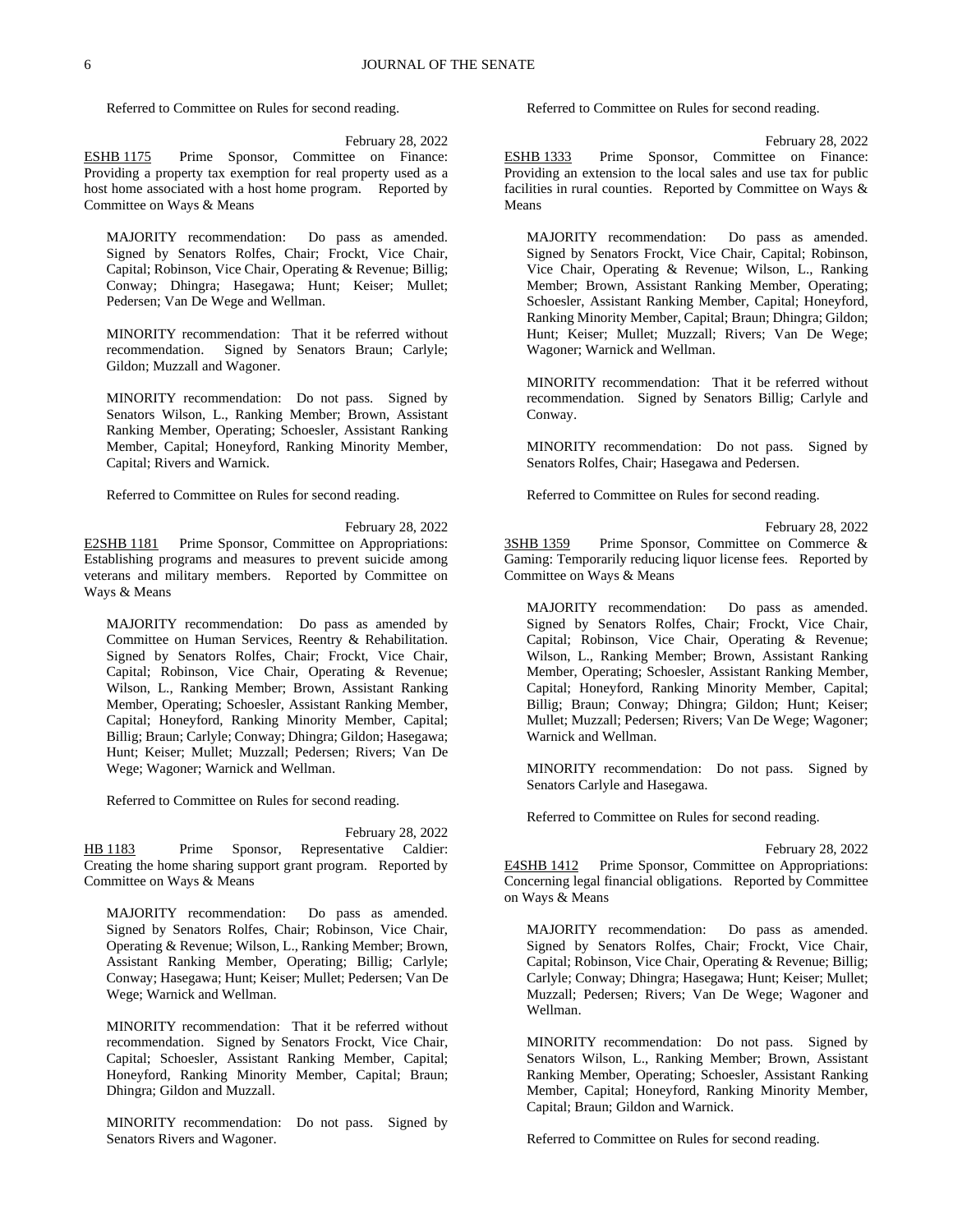February 28, 2022

SHB 1508 Prime Sponsor, Committee on Rural Development, Agriculture  $\&$  Natural Resources: Concerning the sanitary control of shellfish. Reported by Committee on Ways & Means

MAJORITY recommendation: Do pass as amended. Signed by Senators Rolfes, Chair; Frockt, Vice Chair, Capital; Robinson, Vice Chair, Operating & Revenue; Wilson, L., Ranking Member; Brown, Assistant Ranking Member, Operating; Schoesler, Assistant Ranking Member, Capital; Honeyford, Ranking Minority Member, Capital; Billig; Braun; Carlyle; Conway; Dhingra; Gildon; Hasegawa; Hunt; Keiser; Mullet; Muzzall; Pedersen; Van De Wege; Wagoner; Warnick and Wellman.

Referred to Committee on Rules for second reading.

February 28, 2022

SHB 1571 Prime Sponsor, Committee on Public Safety: Concerning protections and services for indigenous persons who are missing, murdered, or survivors of human trafficking. Reported by Committee on Ways & Means

MAJORITY recommendation: Do pass. Signed by Senators Rolfes, Chair; Frockt, Vice Chair, Capital; Robinson, Vice Chair, Operating & Revenue; Wilson, L., Ranking Member; Brown, Assistant Ranking Member, Operating; Schoesler, Assistant Ranking Member, Capital; Honeyford, Ranking Minority Member, Capital; Billig; Braun; Carlyle; Conway; Dhingra; Gildon; Hasegawa; Hunt; Keiser; Mullet; Muzzall; Pedersen; Rivers; Van De Wege; Wagoner; Warnick and Wellman.

Referred to Committee on Rules for second reading.

February 28, 2022 SHB 1590 Prime Sponsor, Committee on Appropriations: Concerning enrollment stabilization funding to address enrollment declines due to the COVID-19 pandemic. Reported by Committee on Ways & Means

MAJORITY recommendation: Do pass as amended. Signed by Senators Rolfes, Chair; Frockt, Vice Chair, Capital; Robinson, Vice Chair, Operating & Revenue; Billig; Carlyle; Conway; Dhingra; Hasegawa; Hunt; Keiser; Mullet; Pedersen; Van De Wege and Wellman.

MINORITY recommendation: Do not pass. Signed by Senators Wilson, L., Ranking Member; Brown, Assistant Ranking Member, Operating; Schoesler, Assistant Ranking Member, Capital; Honeyford, Ranking Minority Member, Capital; Braun; Gildon; Muzzall; Rivers; Wagoner and Warnick.

Referred to Committee on Rules for second reading.

#### February 28, 2022

SHB 1593 Prime Sponsor, Committee on Housing, Human Services & Veterans: Expanding the landlord mitigation program to alleviate the financial burden on victims attempting to flee domestic violence, sexual assault, unlawful harassment, or stalking. Reported by Committee on Ways & Means

MAJORITY recommendation: Do pass. Signed by Senators Rolfes, Chair; Frockt, Vice Chair, Capital; Robinson, Vice Chair, Operating & Revenue; Wilson, L., Ranking Member; Brown, Assistant Ranking Member, Operating; Schoesler, Assistant Ranking Member, Capital; Honeyford, Ranking Minority Member, Capital; Billig; Braun; Carlyle; Conway; Dhingra; Gildon; Hasegawa; Hunt; Keiser; Mullet; Muzzall; Pedersen; Rivers; Van De Wege; Wagoner; Warnick and Wellman.

Referred to Committee on Rules for second reading.

February 28, 2022

SHB 1616 Prime Sponsor, Committee on Health Care & Wellness: Concerning the charity care act. Reported by Committee on Ways & Means

MAJORITY recommendation: Do pass as amended by Committee on Health & Long Term Care. Signed by Senators Rolfes, Chair; Frockt, Vice Chair, Capital; Robinson, Vice Chair, Operating & Revenue; Billig; Carlyle; Conway; Dhingra; Hasegawa; Hunt; Keiser; Mullet; Pedersen; Van De Wege and Wellman.

MINORITY recommendation: That it be referred without recommendation. Signed by Senators Rivers and Wagoner.

MINORITY recommendation: Do not pass. Signed by Senators Wilson, L., Ranking Member; Brown, Assistant Ranking Member, Operating; Schoesler, Assistant Ranking Member, Capital; Honeyford, Ranking Minority Member, Capital; Braun; Gildon; Muzzall and Warnick.

Referred to Committee on Rules for second reading.

February 28, 2022 SHB 1620 Prime Sponsor, Committee on Appropriations: Addressing the response to extreme weather events. Reported by Committee on Ways & Means

MAJORITY recommendation: Do pass. Signed by Senators Rolfes, Chair; Frockt, Vice Chair, Capital; Robinson, Vice Chair, Operating & Revenue; Wilson, L., Ranking Member; Brown, Assistant Ranking Member, Operating; Billig; Carlyle; Conway; Dhingra; Hasegawa; Hunt; Keiser; Mullet; Pedersen; Rivers; Van De Wege; Wagoner and Wellman.

MINORITY recommendation: That it be referred without recommendation. Signed by Senators Schoesler, Assistant Ranking Member, Capital; Honeyford, Ranking Minority Member, Capital; Gildon; Muzzall and Warnick.

MINORITY recommendation: Do not pass. Signed by Senator Braun.

Referred to Committee on Rules for second reading.

#### February 28, 2022

ESHB 1629 Prime Sponsor, Committee on Community & Economic Development: Concerning a comprehensive study of aerial imaging technology uses for state agencies, special purpose districts, and local and tribal governments. Reported by Committee on Ways & Means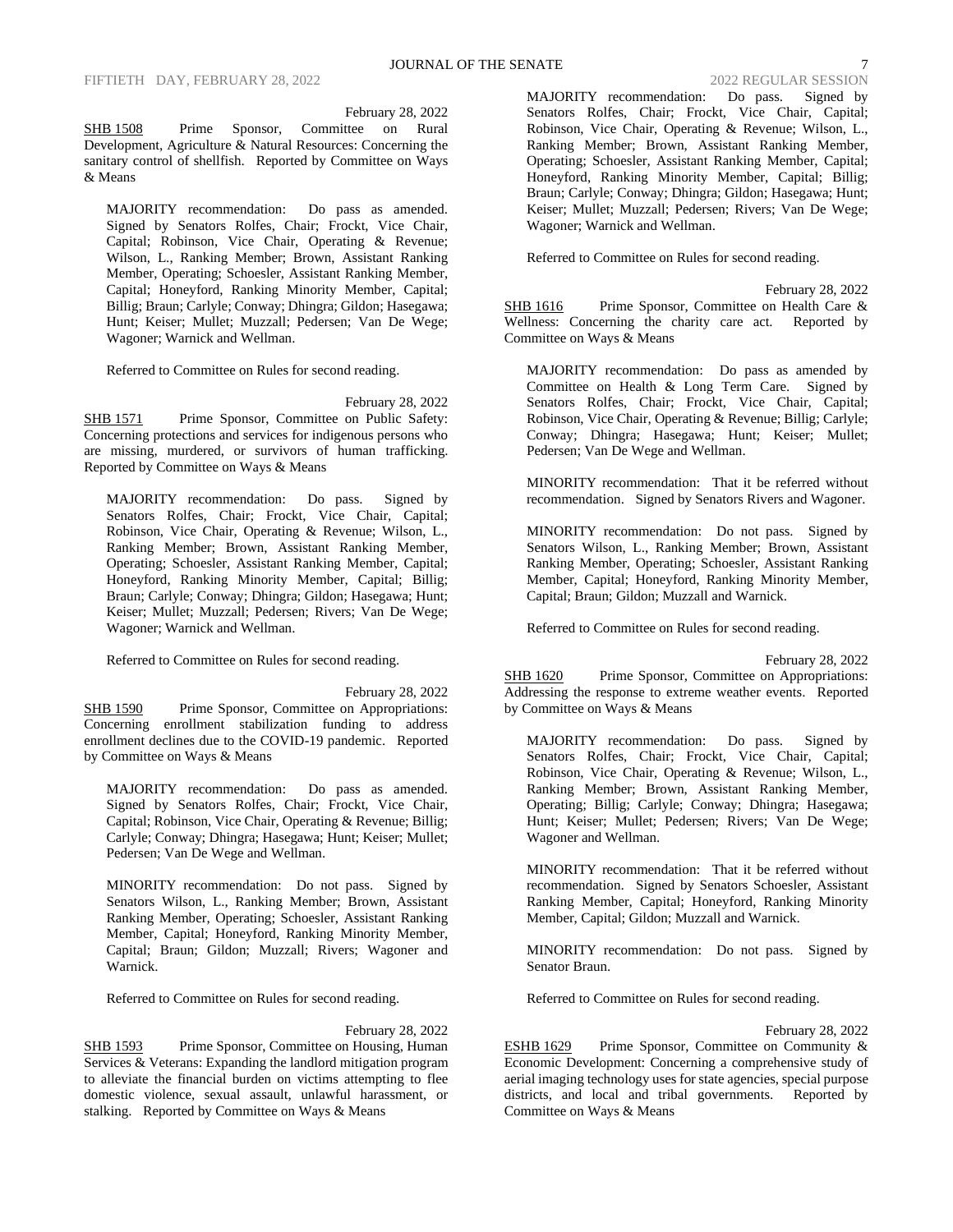MAJORITY recommendation: Do pass. Signed by Senators Rolfes, Chair; Frockt, Vice Chair, Capital; Robinson, Vice Chair, Operating & Revenue; Billig; Carlyle; Conway; Dhingra; Hasegawa; Hunt; Keiser; Mullet; Pedersen; Rivers; Van De Wege; Warnick and Wellman.

MINORITY recommendation: That it be referred without recommendation. Signed by Senators Wilson, L., Ranking Member; Brown, Assistant Ranking Member, Operating; Braun and Wagoner.

MINORITY recommendation: Do not pass. Signed by Senators Schoesler, Assistant Ranking Member, Capital; Honeyford, Ranking Minority Member, Capital; Gildon and Muzzall.

Referred to Committee on Rules for second reading.

February 28, 2022 ESHB 1643 Prime Sponsor, Committee on Finance: Exempting a sale or transfer of real property for affordable housing to a nonprofit entity, housing authority, public corporation, county, or municipal corporation from the real estate excise tax. Reported by Committee on Ways & Means

MAJORITY recommendation: Do pass as amended. Signed by Senators Rolfes, Chair; Frockt, Vice Chair, Capital; Robinson, Vice Chair, Operating & Revenue; Wilson, L., Ranking Member; Brown, Assistant Ranking Member, Operating; Honeyford, Ranking Minority Member, Capital; Billig; Braun; Carlyle; Conway; Dhingra; Gildon; Hunt; Keiser; Mullet; Muzzall; Pedersen; Rivers; Van De Wege; Wagoner; Warnick and Wellman.

MINORITY recommendation: Do not pass. Signed by Senators Schoesler, Assistant Ranking Member, Capital and Hasegawa.

Referred to Committee on Rules for second reading.

February 28, 2022

E2SHB 1659 Prime Sponsor, Committee on Appropriations: Making higher education more affordable and accessible for students by bridging the gap between cost and need to reduce barriers, improve opportunity, and advance economic security. Reported by Committee on Ways & Means

MAJORITY recommendation: Do pass. Signed by Senators Rolfes, Chair; Frockt, Vice Chair, Capital; Robinson, Vice Chair, Operating & Revenue; Billig; Carlyle; Conway; Dhingra; Hasegawa; Hunt; Keiser; Pedersen; Van De Wege and Wellman.

MINORITY recommendation: Do not pass. Signed by Senators Wilson, L., Ranking Member; Brown, Assistant Ranking Member, Operating; Schoesler, Assistant Ranking Member, Capital; Honeyford, Ranking Minority Member, Capital; Braun; Gildon; Muzzall; Rivers and Wagoner.

MINORITY recommendation: That it be referred without recommendation. Signed by Senators Mullet and Warnick.

Referred to Committee on Rules for second reading.

February 28, 2022 E2SHB 1663 Prime Sponsor, Committee on Appropriations: Reducing methane emissions from landfills. Reported by Committee on Ways & Means

MAJORITY recommendation: Do pass as amended. Signed by Senators Rolfes, Chair; Frockt, Vice Chair, Capital; Robinson, Vice Chair, Operating & Revenue; Billig; Carlyle; Conway; Dhingra; Hasegawa; Hunt; Keiser; Pedersen; Van De Wege and Wellman.

MINORITY recommendation: Do not pass. Signed by Senators Wilson, L., Ranking Member; Brown, Assistant Ranking Member, Operating; Schoesler, Assistant Ranking Member, Capital; Honeyford, Ranking Minority Member, Capital; Braun; Gildon; Mullet; Muzzall; Wagoner and Warnick.

Referred to Committee on Rules for second reading.

February 28, 2022 2SHB 1664 Prime Sponsor, Committee on Appropriations: Concerning prototypical school formulas for physical, social, and emotional support in schools. Reported by Committee on Ways & Means

MAJORITY recommendation: Do pass as amended. Signed by Senators Rolfes, Chair; Frockt, Vice Chair, Capital; Robinson, Vice Chair, Operating & Revenue; Billig; Braun; Carlyle; Conway; Dhingra; Hasegawa; Hunt; Keiser; Mullet; Muzzall; Pedersen; Rivers; Van De Wege; Wagoner; Warnick and Wellman.

MINORITY recommendation: That it be referred without recommendation. Signed by Senators Wilson, L., Ranking Member; Brown, Assistant Ranking Member, Operating; Schoesler, Assistant Ranking Member, Capital Honeyford, Ranking Minority Member, Capital.

MINORITY recommendation: Do not pass. Signed by Senator Gildon.

Referred to Committee on Rules for second reading.

February 28, 2022 HB 1666 Prime Sponsor, Representative Wylie: Clarifying the method for determining the value of specified tangible personal property incorporated as part of certain public infrastructure for the purposes of use tax and business and occupation tax. Reported by Committee on Ways & Means

MAJORITY recommendation: Do pass. Signed by Senators Frockt, Vice Chair, Capital; Robinson, Vice Chair, Operating & Revenue; Wilson, L., Ranking Member; Brown, Assistant Ranking Member, Operating; Schoesler, Assistant Ranking Member, Capital; Honeyford, Ranking Minority Member, Capital; Billig; Dhingra; Gildon; Hunt; Keiser; Mullet; Pedersen; Rivers; Van De Wege; Warnick and Wellman.

MINORITY recommendation: That it be referred without recommendation. Signed by Senators Carlyle; Conway; Muzzall and Wagoner.

MINORITY recommendation: Do not pass. Signed by Senators Rolfes, Chair; Braun and Hasegawa.

Referred to Committee on Rules for second reading.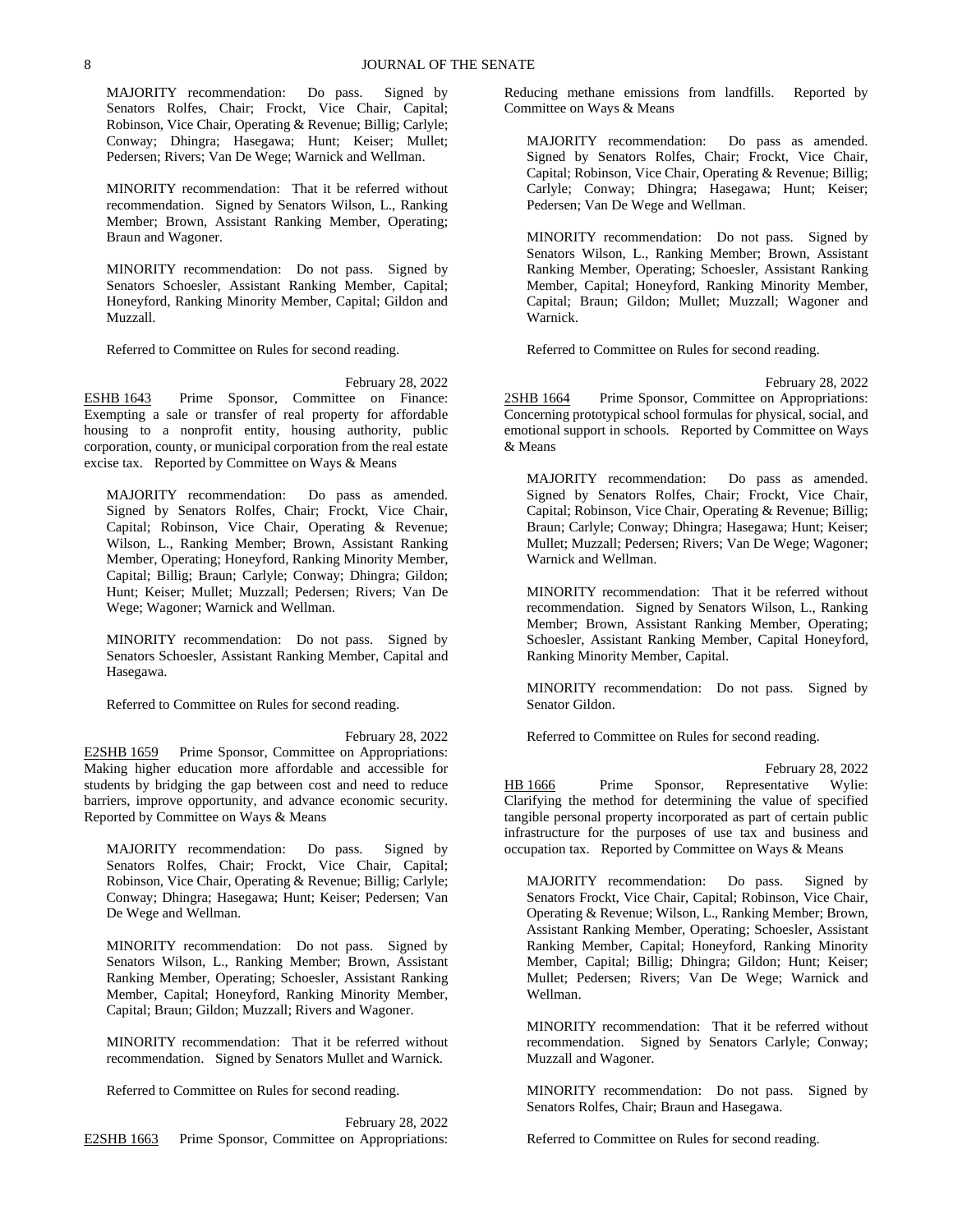# JOURNAL OF THE SENATE 9 2022 REGULAR SESSION February 28, 2022

#### February 28, 2022

E2SHB 1688 Prime Sponsor, Committee on Appropriations: Protecting consumers from charges for out-of-network health care services, by aligning state law and the federal no surprises act and addressing coverage of treatment for emergency conditions. Reported by Committee on Ways & Means

MAJORITY recommendation: That it be referred without recommendation. Signed by Senators Rolfes, Chair; Frockt, Vice Chair, Capital; Robinson, Vice Chair, Operating & Revenue; Wilson, L., Ranking Member; Brown, Assistant Ranking Member, Operating; Billig; Braun; Carlyle; Conway; Dhingra; Gildon; Hasegawa; Hunt; Keiser; Mullet; Muzzall; Rivers; Van De Wege; Wagoner; Warnick and Wellman.

Referred to Committee on Rules for second reading.

February 28, 2022

E2SHB 1691 Prime Sponsor, Committee on Appropriations: Concerning financial responsibility requirements related to oil spills. Reported by Committee on Ways & Means

MAJORITY recommendation: Do pass. Signed by Senators Rolfes, Chair; Frockt, Vice Chair, Capital; Robinson, Vice Chair, Operating & Revenue; Schoesler, Assistant Ranking Member, Capital; Billig; Carlyle; Conway; Dhingra; Gildon; Hasegawa; Hunt; Keiser; Mullet; Muzzall; Pedersen; Rivers; Van De Wege and Wellman.

MINORITY recommendation: That it be referred without recommendation. Signed by Senators Wilson, L., Ranking Member Brown, Assistant Ranking Member, Operating.

MINORITY recommendation: Do not pass. Signed by Senators Honeyford, Ranking Minority Member, Capital; Wagoner and Warnick.

Referred to Committee on Rules for second reading.

February 28, 2022 ESHB 1694 Prime Sponsor, Committee on Environment & Energy: Concerning logistical processes for the regulation of priority chemicals in consumer products. Reported by Committee on Ways & Means

MAJORITY recommendation: Do pass. Signed by Senators Rolfes, Chair; Frockt, Vice Chair, Capital; Robinson, Vice Chair, Operating & Revenue; Billig; Carlyle; Conway; Hasegawa; Hunt; Keiser; Mullet; Pedersen; Van De Wege and Wellman.

MINORITY recommendation: Do not pass. Signed by Senators Wilson, L., Ranking Member; Brown, Assistant Ranking Member, Operating; Schoesler, Assistant Ranking Member, Capital; Honeyford, Ranking Minority Member, Capital; Gildon and Warnick.

MINORITY recommendation: That it be referred without recommendation. Signed by Senators Braun; Muzzall and Wagoner.

Referred to Committee on Rules for second reading.

ESHB 1699 Prime Sponsor, Committee on Appropriations: Permitting individuals retired from the public employees retirement system, the teachers retirement system, and the school employees retirement system additional opportunities to work for a school district for up to 1,040 hours per school year while in receipt of pension benefits until July 1, 2025. Reported by Committee on Ways & Means

MAJORITY recommendation: Do pass as amended. Signed by Senators Rolfes, Chair; Frockt, Vice Chair, Capital; Robinson, Vice Chair, Operating & Revenue; Wilson, L., Ranking Member; Brown, Assistant Ranking Member, Operating; Billig; Carlyle; Conway; Dhingra; Gildon; Hasegawa; Hunt; Keiser; Mullet; Muzzall; Pedersen; Rivers; Van De Wege; Warnick and Wellman.

MINORITY recommendation: That it be referred without recommendation. Signed by Senators Braun and Wagoner.

MINORITY recommendation: Do not pass. Signed by Senators Schoesler, Assistant Ranking Member, Capital Honeyford, Ranking Minority Member, Capital.

Referred to Committee on Rules for second reading.

February 28, 2022<br>sentative Paul: HB 1700 Prime Sponsor, Representative Concerning sustainable funding for the derelict vessel removal account using the vessel watercraft excise tax. Reported by Committee on Ways & Means

MAJORITY recommendation: Do pass. Signed by Senators Rolfes, Chair; Frockt, Vice Chair, Capital; Robinson, Vice Chair, Operating & Revenue; Brown, Assistant Ranking Member, Operating; Billig; Carlyle; Conway; Dhingra; Gildon; Hasegawa; Hunt; Keiser; Mullet; Muzzall; Pedersen; Rivers; Van De Wege; Wagoner; Warnick and Wellman.

MINORITY recommendation: That it be referred without recommendation. Signed by Senator Braun.

MINORITY recommendation: Do not pass. Signed by Senators Wilson, L., Ranking Member; Schoesler, Assistant Ranking Member, Capital Honeyford, Ranking Minority Member, Capital.

Referred to Committee on Rules for second reading.

February 28, 2022 SHB 1717 Prime Sponsor, Committee on Local Government: Concerning tribal participation in planning under the growth management act. Reported by Committee on Ways & Means

MAJORITY recommendation: Do pass. Signed by Senators Rolfes, Chair; Frockt, Vice Chair, Capital; Robinson, Vice Chair, Operating & Revenue; Wilson, L., Ranking Member; Brown, Assistant Ranking Member, Operating; Schoesler, Assistant Ranking Member, Capital; Billig; Braun; Carlyle; Conway; Dhingra; Gildon; Hasegawa; Hunt; Keiser; Mullet; Muzzall; Pedersen; Rivers; Van De Wege; Wagoner; Warnick and Wellman.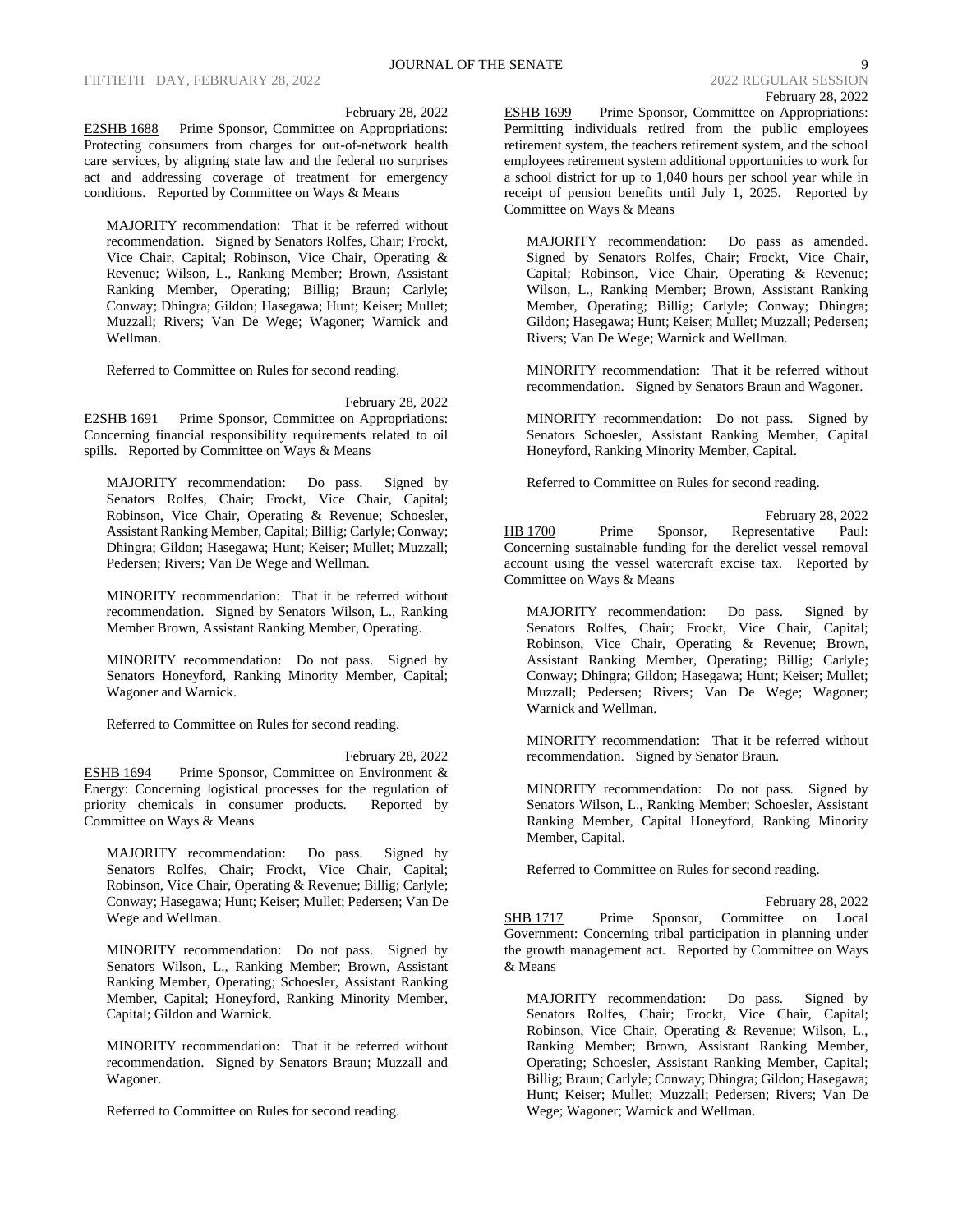MINORITY recommendation: That it be referred without recommendation. Signed by Senator Honeyford, Ranking Minority Member, Capital.

Referred to Committee on Rules for second reading.

February 28, 2022 E2SHB 1723 Prime Sponsor, Committee on Appropriations: Closing the digital equity divide by increasing the accessibility and affordability of telecommunications services, devices, and training. Reported by Committee on Ways & Means

MAJORITY recommendation: Do pass as amended. Signed by Senators Rolfes, Chair; Frockt, Vice Chair, Capital; Robinson, Vice Chair, Operating & Revenue; Billig; Carlyle; Conway; Dhingra; Hasegawa; Hunt; Keiser; Pedersen; Van De Wege and Wellman.

MINORITY recommendation: Do not pass. Signed by Senators Wilson, L., Ranking Member; Brown, Assistant Ranking Member, Operating; Honeyford, Ranking Minority Member, Capital and Wagoner.

MINORITY recommendation: That it be referred without recommendation. Signed by Senators Schoesler, Assistant Ranking Member, Capital; Braun; Gildon; Mullet; Muzzall; Rivers and Warnick.

Referred to Committee on Rules for second reading.

February 28, 2022 SHB 1725 Prime Sponsor, Committee on Public Safety: Concerning the creation of an endangered missing person advisory designation for missing indigenous persons. Reported by Committee on Ways & Means

MAJORITY recommendation: Do pass as amended by Committee on Law & Justice. Signed by Senators Rolfes, Chair; Frockt, Vice Chair, Capital; Robinson, Vice Chair, Operating & Revenue; Wilson, L., Ranking Member; Brown, Assistant Ranking Member, Operating; Schoesler, Assistant Ranking Member, Capital; Honeyford, Ranking Minority Member, Capital; Billig; Braun; Carlyle; Conway; Dhingra; Gildon; Hasegawa; Hunt; Keiser; Mullet; Muzzall; Pedersen; Rivers; Van De Wege; Wagoner; Warnick and Wellman.

Referred to Committee on Rules for second reading.

February 28, 2022 E2SHB 1736 Prime Sponsor, Committee on Appropriations: Establishing a state student loan program. Reported by Committee on Ways & Means

MAJORITY recommendation: Do pass as amended. Signed by Senators Rolfes, Chair; Frockt, Vice Chair, Capital; Robinson, Vice Chair, Operating & Revenue; Billig; Carlyle; Conway; Dhingra; Hasegawa; Hunt; Keiser; Mullet; Pedersen; Van De Wege and Wellman.

MINORITY recommendation: That it be referred without recommendation. Signed by Senator Schoesler, Assistant Ranking Member, Capital.

MINORITY recommendation: Do not pass. Signed by Senators Wilson, L., Ranking Member; Brown, Assistant Ranking Member, Operating; Honeyford, Ranking Minority Member, Capital; Braun; Gildon; Muzzall; Rivers; Wagoner and Warnick.

Referred to Committee on Rules for second reading.

February 28, 2022 SHB 1747 Prime Sponsor, Committee on Children, Youth & Families: Supporting relative placements in child welfare proceedings. Reported by Committee on Ways & Means

MAJORITY recommendation: Do pass. Signed by Senators Rolfes, Chair; Frockt, Vice Chair, Capital; Robinson, Vice Chair, Operating & Revenue; Wilson, L., Ranking Member; Brown, Assistant Ranking Member, Operating; Schoesler, Assistant Ranking Member, Capital; Billig; Braun; Carlyle; Conway; Dhingra; Gildon; Hasegawa; Hunt; Keiser; Mullet; Muzzall; Pedersen; Rivers; Van De Wege; Wagoner; Warnick and Wellman.

Referred to Committee on Rules for second reading.

February 28, 2022

2SHB 1751 Prime Sponsor, Committee on Appropriations: Concerning hazing prevention and reduction at institutions of higher education. Reported by Committee on Ways & Means

MAJORITY recommendation: Do pass as amended. Signed by Senators Rolfes, Chair; Frockt, Vice Chair, Capital; Robinson, Vice Chair, Operating & Revenue; Wilson, L., Ranking Member; Brown, Assistant Ranking Member, Operating; Schoesler, Assistant Ranking Member, Capital; Honeyford, Ranking Minority Member, Capital; Billig; Braun; Carlyle; Conway; Dhingra; Gildon; Hasegawa; Hunt; Keiser; Mullet; Muzzall; Pedersen; Rivers; Van De Wege; Wagoner; Warnick and Wellman.

Referred to Committee on Rules for second reading.

February 28, 2022 EHB 1752 Prime Sponsor, Representative Stokesbary: Adding a Roth option to deferred compensation plans. Reported by Committee on Ways & Means

MAJORITY recommendation: Do pass. Signed by Senators Rolfes, Chair; Frockt, Vice Chair, Capital; Robinson, Vice Chair, Operating & Revenue; Wilson, L., Ranking Member; Brown, Assistant Ranking Member, Operating; Schoesler, Assistant Ranking Member, Capital; Honeyford, Ranking Minority Member, Capital; Billig; Braun; Carlyle; Conway; Dhingra; Gildon; Hasegawa; Hunt; Keiser; Mullet; Muzzall; Pedersen; Rivers; Van De Wege; Wagoner; Warnick and Wellman.

Referred to Committee on Rules for second reading.

February 28, 2022

ESHB 1753 Prime Sponsor, Committee on Environment & Energy: Concerning tribal consultation regarding the use of certain funding authorized by the climate commitment act. Reported by Committee on Ways & Means

MAJORITY recommendation: Do pass. Signed by Senators Rolfes, Chair; Frockt, Vice Chair, Capital; Robinson, Vice Chair, Operating & Revenue; Wilson, L., Ranking Member; Brown, Assistant Ranking Member, Operating; Schoesler, Assistant Ranking Member, Capital;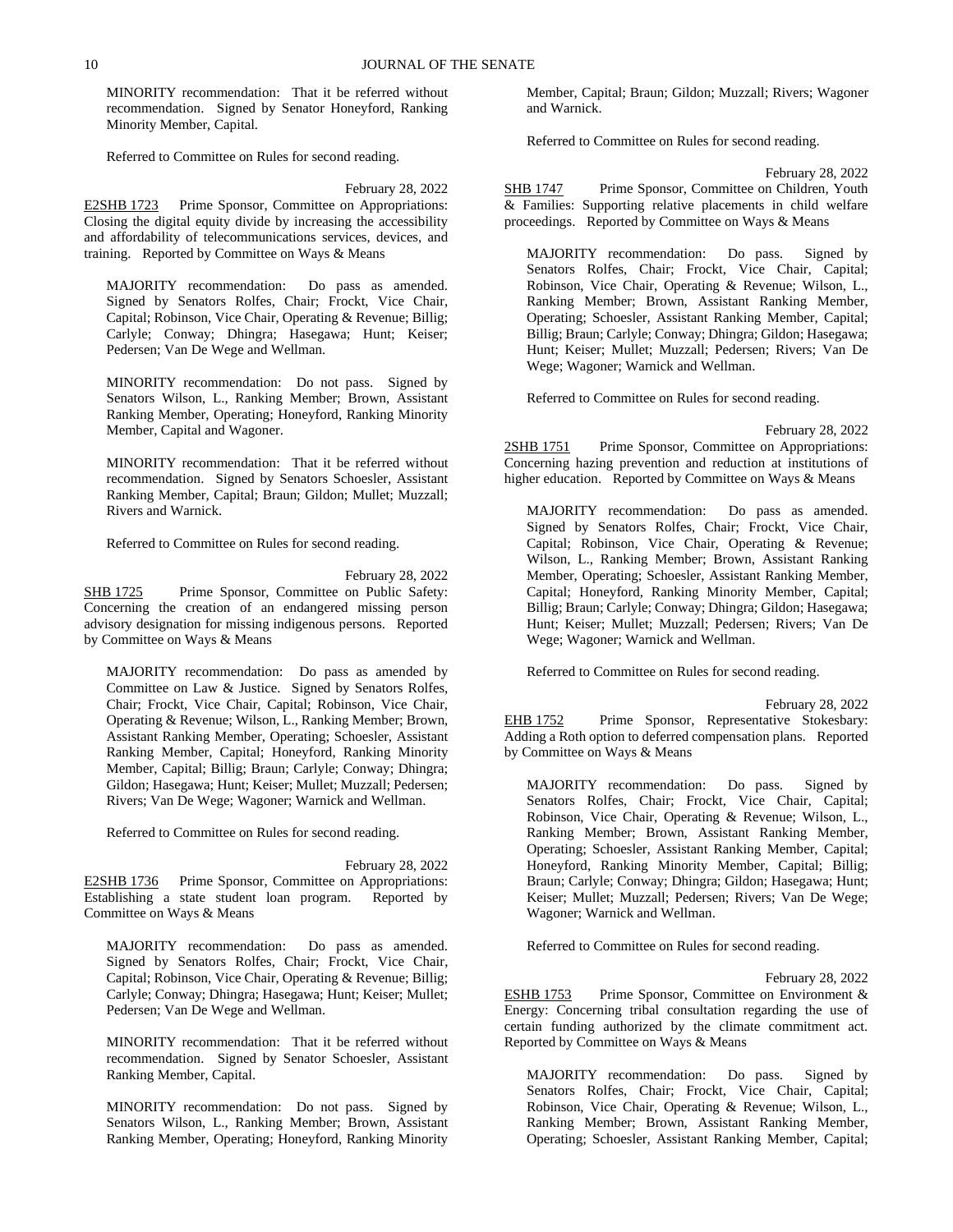FIFTIETH DAY, FEBRUARY 28, 2022 2022 2022 2022 REGULAR SESSION

Billig; Braun; Carlyle; Conway; Dhingra; Gildon; Hasegawa; Hunt; Keiser; Mullet; Muzzall; Pedersen; Rivers; Van De Wege; Wagoner; Warnick and Wellman.

MINORITY recommendation: That it be referred without recommendation. Signed by Senator Honeyford, Ranking Minority Member, Capital.

Referred to Committee on Rules for second reading.

February 28, 2022 SHB 1773 Prime Sponsor, Committee on Appropriations: Concerning assisted outpatient treatment for persons with behavioral health disorders. Reported by Committee on Ways & Means

MAJORITY recommendation: Do pass as amended. Signed by Senators Rolfes, Chair; Frockt, Vice Chair, Capital; Robinson, Vice Chair, Operating & Revenue; Billig; Carlyle; Conway; Dhingra; Hunt; Keiser; Mullet; Pedersen; Van De Wege; Wagoner and Wellman.

MINORITY recommendation: That it be referred without recommendation. Signed by Senators Wilson, L., Ranking Member; Brown, Assistant Ranking Member, Operating; Schoesler, Assistant Ranking Member, Capital; Honeyford, Ranking Minority Member, Capital; Gildon; Hasegawa; Muzzall; Rivers and Warnick.

MINORITY recommendation: Do not pass. Signed by Senator Braun.

Referred to Committee on Rules for second reading.

February 28, 2022 HB 1780 Prime Sponsor, Representative Slatter: Concerning workforce education investment accountability and oversight board staffing changes. Reported by Committee on Ways & Means

MAJORITY recommendation: Do pass. Signed by Senators Rolfes, Chair; Frockt, Vice Chair, Capital; Robinson, Vice Chair, Operating & Revenue; Wilson, L., Ranking Member; Brown, Assistant Ranking Member, Operating; Schoesler, Assistant Ranking Member, Capital; Honeyford, Ranking Minority Member, Capital; Billig; Braun; Carlyle; Conway; Dhingra; Gildon; Hasegawa; Hunt; Keiser; Mullet; Muzzall; Pedersen; Rivers; Van De Wege; Wagoner; Warnick and Wellman.

Referred to Committee on Rules for second reading.

February 28, 2022 EHB 1784 Prime Sponsor, Representative Thai: Establishing an exception to the requirement that vehicle license plates be visible at all times for vehicles using certain cargo carrying devices. Reported by Committee on Transportation

MAJORITY recommendation: Do pass. Signed by Senators Liias, Chair; Saldaña, Vice Chair; King, Ranking Member; Cleveland; Das; Fortunato; Holy; Lovelett; Lovick; Nguyen; Nobles; Padden; Randall; Sheldon; Wilson, J. and Wilson, C.

Referred to Committee on Rules for second reading.

February 28, 2022

SHB 1789 Prime Sponsor, Committee on Finance: Establishing a property tax exemption for adult family homes that serve people with intellectual or developmental disabilities and are owned by a nonprofit. Reported by Committee on Ways & Means

MAJORITY recommendation: Do pass. Signed by Senators Rolfes, Chair; Frockt, Vice Chair, Capital; Robinson, Vice Chair, Operating & Revenue; Wilson, L., Ranking Member; Brown, Assistant Ranking Member, Operating; Schoesler, Assistant Ranking Member, Capital; Honeyford, Ranking Minority Member, Capital; Billig; Braun; Carlyle; Conway; Dhingra; Gildon; Hunt; Keiser; Mullet; Muzzall; Pedersen; Rivers; Van De Wege; Wagoner; Warnick and Wellman.

MINORITY recommendation: Do not pass. Signed by Senator Hasegawa.

Referred to Committee on Rules for second reading.

February 28, 2022 SHB 1790 Prime Sponsor, Committee on Transportation: Addressing the creation, display, and material durability of temporary license plates. Reported by Committee on Transportation

MAJORITY recommendation: Do pass. Signed by Senators Liias, Chair; Saldaña, Vice Chair; King, Ranking Member; Cleveland; Das; Fortunato; Lovelett; Lovick; Nguyen; Nobles; Randall; Sheldon and Wilson, C.

MINORITY recommendation: That it be referred without recommendation. Signed by Senators Holy; Padden and Wilson, J.

Referred to Committee on Rules for second reading.

February 28, 2022 E2SHB 1799 Prime Sponsor, Committee on Appropriations: Concerning organic materials management. Reported by Committee on Ways & Means

MAJORITY recommendation: Do pass as amended by Committee on Environment, Energy & Technology. Signed by Senators Rolfes, Chair; Frockt, Vice Chair, Capital; Robinson, Vice Chair, Operating & Revenue; Billig; Carlyle; Conway; Dhingra; Hunt; Keiser; Pedersen; Rivers; Van De Wege and Wellman.

MINORITY recommendation: That it be referred without recommendation. Signed by Senator Hasegawa.

MINORITY recommendation: Do not pass. Signed by Senators Wilson, L., Ranking Member; Brown, Assistant Ranking Member, Operating; Schoesler, Assistant Ranking Member, Capital; Honeyford, Ranking Minority Member, Capital; Braun; Gildon; Mullet; Muzzall; Wagoner and Warnick.

Referred to Committee on Rules for second reading.

February 28, 2022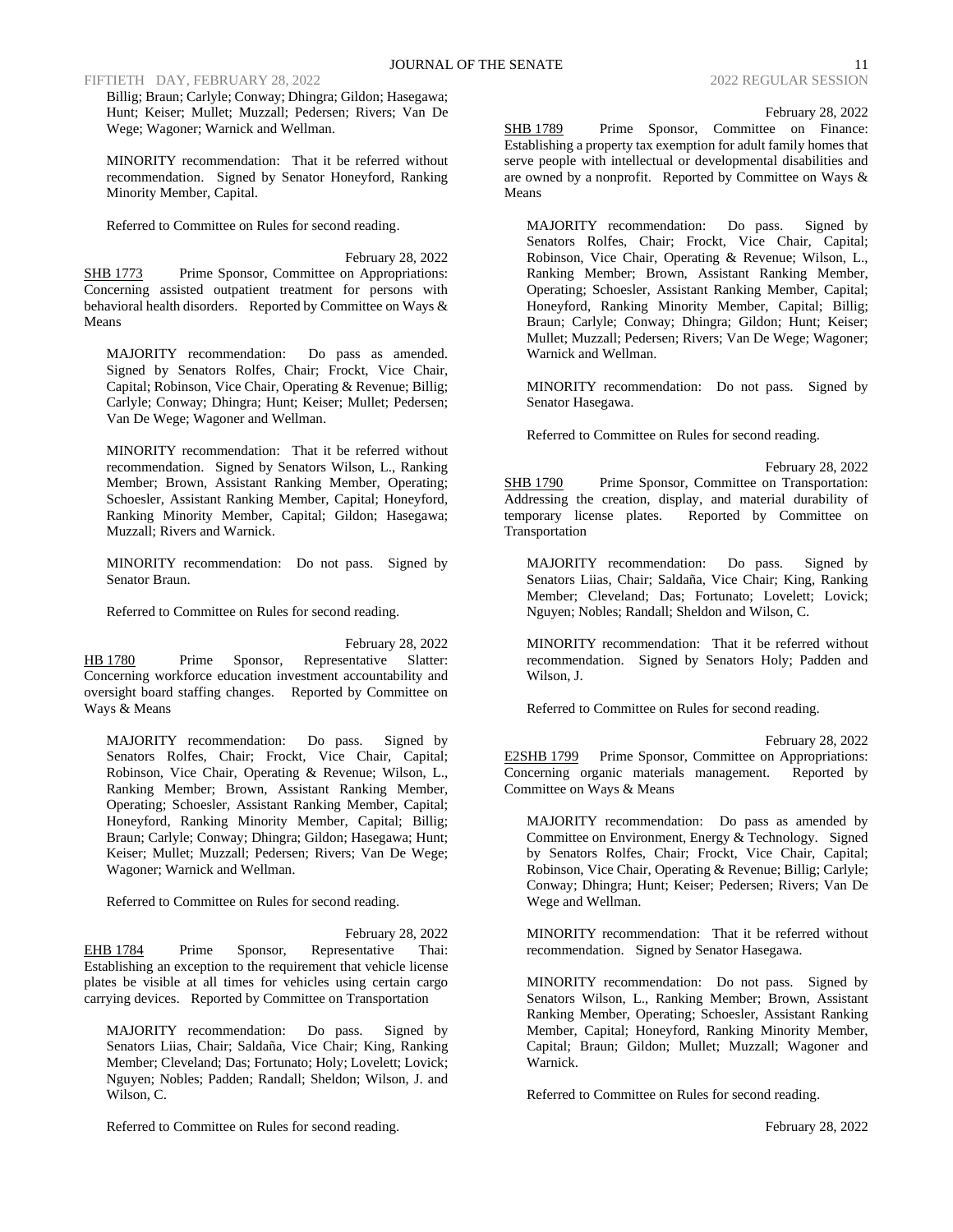SHB 1800 Prime Sponsor, Committee on Children, Youth & Families: Increasing access to behavioral health services for minors. Reported by Committee on Ways & Means

MAJORITY recommendation: Do pass as amended by Committee on Behavioral Health Subcommittee to Health & Long Term Care. Signed by Senators Rolfes, Chair; Frockt, Vice Chair, Capital; Robinson, Vice Chair, Operating & Revenue; Wilson, L., Ranking Member; Brown, Assistant Ranking Member, Operating; Billig; Braun; Carlyle; Conway; Dhingra; Gildon; Hasegawa; Hunt; Keiser; Mullet; Muzzall; Pedersen; Rivers; Van De Wege; Wagoner; Warnick and Wellman.

MINORITY recommendation: That it be referred without recommendation. Signed by Senators Schoesler, Assistant Ranking Member, Capital Honeyford, Ranking Minority Member, Capital.

Referred to Committee on Rules for second reading.

February 28, 2022 HB 1805 Prime Sponsor, Representative Paul: Concerning the opportunity scholarship program. Reported by Committee on Ways & Means

MAJORITY recommendation: Do pass as amended by Committee on Higher Education & Workforce Development. Signed by Senators Rolfes, Chair; Frockt, Vice Chair, Capital; Robinson, Vice Chair, Operating & Revenue; Wilson, L., Ranking Member; Brown, Assistant Ranking Member, Operating; Schoesler, Assistant Ranking Member, Capital; Honeyford, Ranking Minority Member, Capital; Billig; Braun; Carlyle; Conway; Dhingra; Gildon; Hasegawa; Hunt; Keiser; Mullet; Muzzall; Pedersen; Rivers; Van De Wege; Wagoner; Warnick and Wellman.

Referred to Committee on Rules for second reading.

February 28, 2022

E2SHB 1812 Prime Sponsor, Committee on Appropriations: Modernizing the energy facility site evaluation council to meet the state's clean energy goals. Reported by Committee on Ways & Means

MAJORITY recommendation: Do pass as amended by Committee on Environment, Energy & Technology. Signed by Senators Frockt, Vice Chair, Capital; Robinson, Vice Chair, Operating & Revenue; Billig; Carlyle; Conway; Dhingra; Hasegawa; Hunt; Keiser; Mullet; Pedersen; Van De Wege and Wellman.

MINORITY recommendation: That it be referred without recommendation. Signed by Senators Rolfes, Chair and Gildon.

MINORITY recommendation: Do not pass. Signed by Senators Wilson, L., Ranking Member; Brown, Assistant Ranking Member, Operating; Schoesler, Assistant Ranking Member, Capital; Honeyford, Ranking Minority Member, Capital; Braun; Muzzall; Rivers; Wagoner and Warnick.

Referred to Committee on Rules for second reading.

February 28, 2022 E2SHB 1815 Prime Sponsor, Committee on Transportation: Deterring catalytic converter theft. Reported by Committee on Transportation

MAJORITY recommendation: Do pass as amended. Signed by Senators Liias, Chair; Saldaña, Vice Chair; King, Ranking Member; Cleveland; Das; Fortunato; Holy; Lovelett; Lovick; Nguyen; Nobles; Padden; Randall; Sheldon; Wilson, J. and Wilson, C.

Referred to Committee on Rules for second reading.

February 28, 2022 2SHB 1818 Prime Sponsor, Committee on Appropriations: Promoting successful reentry and rehabilitation of persons convicted of criminal offenses. Reported by Committee on Ways & Means

MAJORITY recommendation: Do pass. Signed by Senators Rolfes, Chair; Frockt, Vice Chair, Capital; Robinson, Vice Chair, Operating & Revenue; Billig; Carlyle; Conway; Dhingra; Gildon; Hasegawa; Hunt; Keiser; Mullet; Muzzall; Pedersen; Rivers; Van De Wege; Warnick and Wellman.

MINORITY recommendation: That it be referred without recommendation. Signed by Senators Wilson, L., Ranking Member; Brown, Assistant Ranking Member, Operating; Braun and Wagoner.

MINORITY recommendation: Do not pass. Signed by Senators Schoesler, Assistant Ranking Member, Capital Honeyford, Ranking Minority Member, Capital.

Referred to Committee on Rules for second reading.

February 28, 2022

2SHB 1827 Prime Sponsor, Committee on Appropriations: Creating the community reinvestment account and community reinvestment program. Reported by Committee on Ways & Means

MAJORITY recommendation: Do pass. Signed by Senators Rolfes, Chair; Frockt, Vice Chair, Capital; Robinson, Vice Chair, Operating & Revenue; Billig; Carlyle; Conway; Dhingra; Hasegawa; Hunt; Keiser; Pedersen; Van De Wege and Wellman.

MINORITY recommendation: That it be referred without recommendation. Signed by Senator Mullet.

MINORITY recommendation: Do not pass. Signed by Senators Wilson, L., Ranking Member; Brown, Assistant Ranking Member, Operating; Schoesler, Assistant Ranking Member, Capital; Honeyford, Ranking Minority Member, Capital; Braun; Gildon; Muzzall; Rivers; Wagoner and Warnick.

Referred to Committee on Rules for second reading.

February 28, 2022

2SHB 1835 Prime Sponsor, Committee on Appropriations: Creating outreach and completion initiatives to increase postsecondary enrollment. Reported by Committee on Ways & Means

MAJORITY recommendation: Do pass as amended.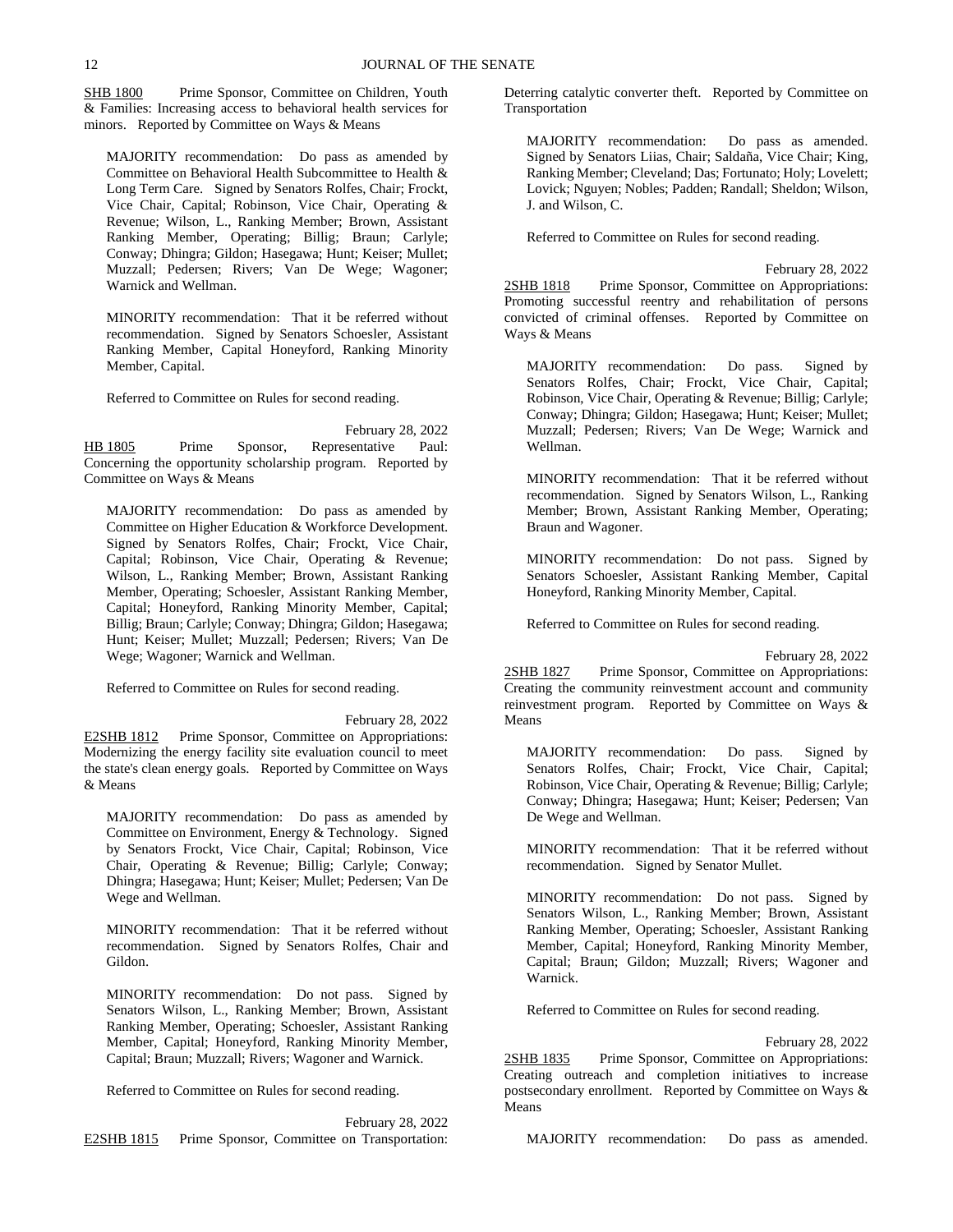### FIFTIETH DAY, FEBRUARY 28, 2022 2022 2022 2022 REGULAR SESSION

Signed by Senators Rolfes, Chair; Frockt, Vice Chair, Capital; Robinson, Vice Chair, Operating & Revenue; Billig; Carlyle; Conway; Dhingra; Hasegawa; Hunt; Keiser; Mullet; Pedersen; Van De Wege and Wellman.

MINORITY recommendation: That it be referred without recommendation. Signed by Senators Wilson, L., Ranking Member; Brown, Assistant Ranking Member, Operating; Schoesler, Assistant Ranking Member, Capital; Braun and Warnick.

MINORITY recommendation: Do not pass. Signed by Senators Honeyford, Ranking Minority Member, Capital; Gildon; Muzzall; Rivers and Wagoner.

Referred to Committee on Rules for second reading.

February 28, 2022 HB 1859 Prime Sponsor, Representative Kloba: Concerning quality standards for laboratories conducting cannabis analysis. Reported by Committee on Ways & Means

MAJORITY recommendation: Do pass as amended by Committee on Labor, Commerce & Tribal Affairs. Signed by Senators Rolfes, Chair; Frockt, Vice Chair, Capital; Robinson, Vice Chair, Operating & Revenue; Wilson, L., Ranking Member; Brown, Assistant Ranking Member, Operating; Schoesler, Assistant Ranking Member, Capital; Honeyford, Ranking Minority Member, Capital; Billig; Braun; Carlyle; Conway; Dhingra; Gildon; Hasegawa; Hunt; Keiser; Mullet; Muzzall; Pedersen; Rivers; Van De Wege; Wagoner; Warnick and Wellman.

Referred to Committee on Rules for second reading.

February 28, 2022

2SHB 1860 Prime Sponsor, Committee on Appropriations: Preventing homelessness among persons discharging from inpatient behavioral health settings. Reported by Committee on Ways & Means

MAJORITY recommendation: Do pass as amended by Committee on Behavioral Health Subcommittee to Health & Long Term Care. Signed by Senators Rolfes, Chair; Frockt, Vice Chair, Capital; Robinson, Vice Chair, Operating & Revenue; Wilson, L., Ranking Member; Brown, Assistant Ranking Member, Operating; Schoesler, Assistant Ranking Member, Capital; Honeyford, Ranking Minority Member, Capital; Billig; Braun; Carlyle; Conway; Dhingra; Gildon; Hasegawa; Hunt; Keiser; Mullet; Pedersen; Rivers; Van De Wege; Wagoner; Warnick and Wellman.

MINORITY recommendation: That it be referred without recommendation. Signed by Senator Muzzall.

Referred to Committee on Rules for second reading.

February 28, 2022

ESHB 1866 Prime Sponsor, Committee on Health Care & Wellness: Assisting persons receiving community support services through medical assistance programs to receive supportive housing. Reported by Committee on Ways & Means

MAJORITY recommendation: Do pass as amended. Signed by Senators Rolfes, Chair; Frockt, Vice Chair, Capital; Robinson, Vice Chair, Operating & Revenue; Billig; Carlyle; Conway; Dhingra; Hunt; Keiser; Mullet; Pedersen; Van De Wege and Wellman.

MINORITY recommendation: That it be referred without recommendation. Signed by Senators Wilson, L., Ranking Member; Brown, Assistant Ranking Member, Operating; Braun; Hasegawa; Muzzall; Rivers and Warnick.

MINORITY recommendation: Do not pass. Signed by Senators Schoesler, Assistant Ranking Member, Capital; Honeyford, Ranking Minority Member, Capital; Gildon and Wagoner.

Referred to Committee on Rules for second reading.

February 28, 2022 HB 1888 Prime Sponsor, Representative Thai: Allowing the department of revenue to adjust the rates of remittance reductions in the working families' tax credit in order to align with federal maximum qualifying income levels. Reported by Committee on Ways & Means

MAJORITY recommendation: Do pass. Signed by Senators Rolfes, Chair; Frockt, Vice Chair, Capital; Robinson, Vice Chair, Operating & Revenue; Wilson, L., Ranking Member; Brown, Assistant Ranking Member, Operating; Billig; Braun; Carlyle; Conway; Dhingra; Gildon; Hasegawa; Hunt; Keiser; Mullet; Muzzall; Pedersen; Rivers; Van De Wege; Warnick and Wellman.

MINORITY recommendation: That it be referred without recommendation. Signed by Senator Wagoner.

MINORITY recommendation: Do not pass. Signed by Senators Schoesler, Assistant Ranking Member, Capital Honeyford, Ranking Minority Member, Capital.

Referred to Committee on Rules for second reading.

February 28, 2022

2SHB 1890 Prime Sponsor, Committee on Appropriations: Concerning the children and youth behavioral health work group. Reported by Committee on Ways & Means

MAJORITY recommendation: Do pass as amended by Committee on Behavioral Health Subcommittee to Health & Long Term Care. Signed by Senators Rolfes, Chair; Frockt, Vice Chair, Capital; Robinson, Vice Chair, Operating & Revenue; Wilson, L., Ranking Member; Brown, Assistant Ranking Member, Operating; Schoesler, Assistant Ranking Member, Capital; Honeyford, Ranking Minority Member, Capital; Billig; Braun; Carlyle; Conway; Dhingra; Gildon; Hasegawa; Hunt; Keiser; Mullet; Muzzall; Pedersen; Rivers; Van De Wege; Wagoner; Warnick and Wellman.

Referred to Committee on Rules for second reading.

February 28, 2022

SHB 1901 Prime Sponsor, Committee on Civil Rights & Judiciary: Updating laws concerning civil protection orders to further enhance and improve their efficacy and accessibility. Reported by Committee on Ways & Means

MAJORITY recommendation: Do pass as amended.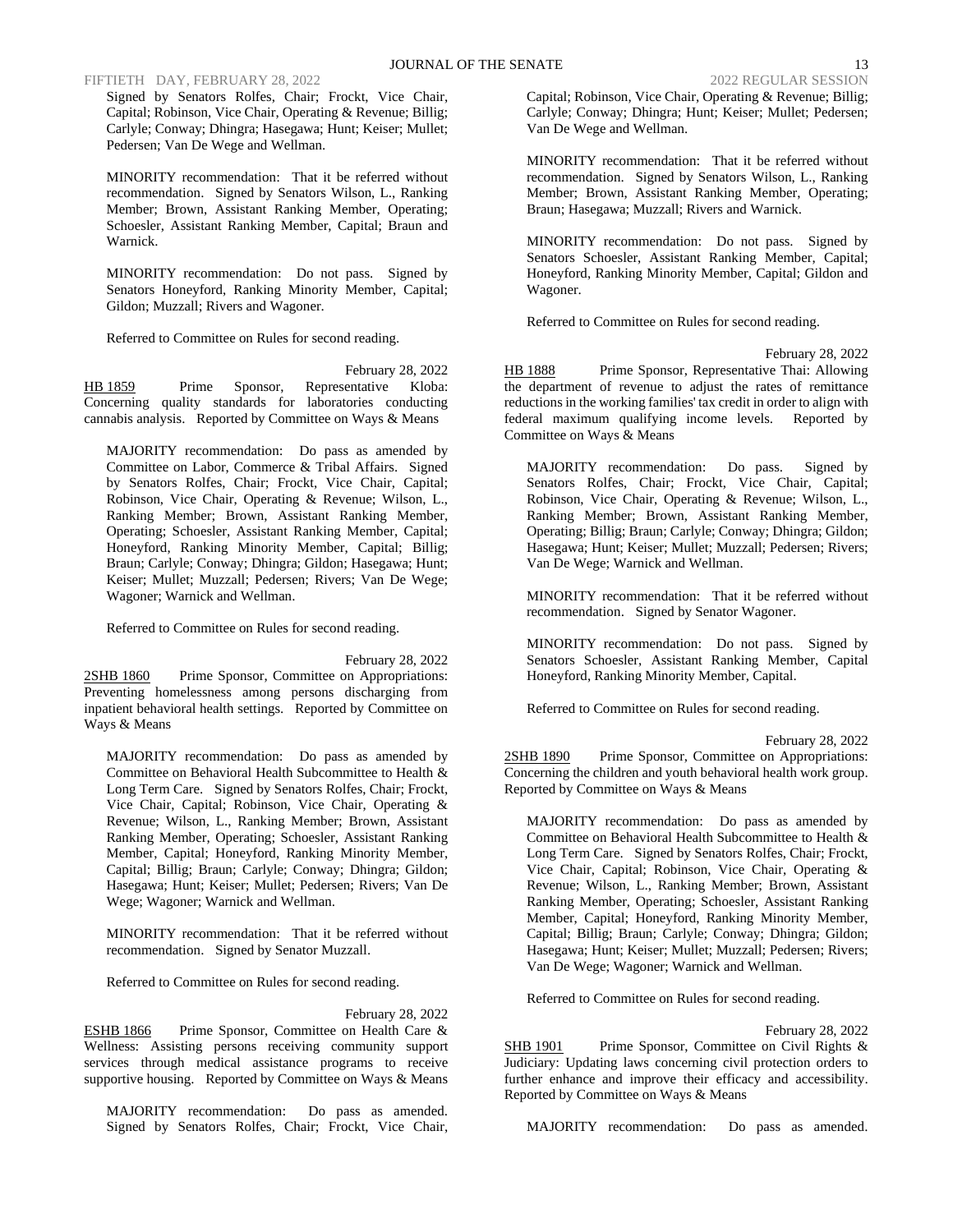Signed by Senators Rolfes, Chair; Frockt, Vice Chair, Capital; Robinson, Vice Chair, Operating & Revenue; Billig; Carlyle; Conway; Dhingra; Hasegawa; Hunt; Keiser; Mullet; Pedersen; Van De Wege and Wellman.

MINORITY recommendation: Do not pass. Signed by Senators Wilson, L., Ranking Member; Brown, Assistant Ranking Member, Operating; Schoesler, Assistant Ranking Member, Capital; Honeyford, Ranking Minority Member, Capital; Braun; Gildon; Muzzall; Rivers; Wagoner and Warnick.

Referred to Committee on Rules for second reading.

February 28, 2022 2SHB 1905 Prime Sponsor, Committee on Appropriations: Reducing homelessness for youth and young adults discharging from a publicly funded system of care. Reported by Committee on Ways & Means

MAJORITY recommendation: Do pass. Signed by Senators Rolfes, Chair; Frockt, Vice Chair, Capital; Robinson, Vice Chair, Operating & Revenue; Wilson, L., Ranking Member; Brown, Assistant Ranking Member, Operating; Schoesler, Assistant Ranking Member, Capital; Honeyford, Ranking Minority Member, Capital; Billig; Braun; Carlyle; Conway; Dhingra; Gildon; Hasegawa; Hunt; Keiser; Mullet; Muzzall; Pedersen; Rivers; Van De Wege; Wagoner; Warnick and Wellman.

Referred to Committee on Rules for second reading.

February 28, 2022 HB 1928 Prime Sponsor, Representative Schmick: Concerning equine industry support. Reported by Committee on Ways & Means

MAJORITY recommendation: Do pass as amended. Signed by Senators Rolfes, Chair; Frockt, Vice Chair, Capital; Wilson, L., Ranking Member; Brown, Assistant Ranking Member, Operating; Schoesler, Assistant Ranking Member, Capital; Honeyford, Ranking Minority Member, Capital; Billig; Braun; Conway; Gildon; Hunt; Keiser; Mullet; Muzzall; Pedersen; Rivers; Van De Wege; Wagoner and Warnick.

MINORITY recommendation: That it be referred without recommendation. Signed by Senators Carlyle; Hasegawa and Wellman.

MINORITY recommendation: Do not pass. Signed by Senators Robinson, Vice Chair, Operating & Revenue and Dhingra.

Referred to Committee on Rules for second reading.

February 28, 2022 EHB 1931 Prime Sponsor, Representative Fey: Sustaining hydropower license fees. Reported by Committee on Ways & Means

MAJORITY recommendation: Do pass. Signed by Senators Rolfes, Chair; Frockt, Vice Chair, Capital; Robinson, Vice Chair, Operating & Revenue; Wilson, L., Ranking Member; Brown, Assistant Ranking Member, Operating; Honeyford, Ranking Minority Member, Capital; Billig; Braun; Carlyle; Conway; Dhingra; Gildon; Hasegawa; Hunt; Keiser; Mullet; Muzzall; Pedersen; Rivers; Van De Wege; Wagoner; Warnick and Wellman.

MINORITY recommendation: That it be referred without recommendation. Signed by Senator Schoesler, Assistant Ranking Member, Capital.

Referred to Committee on Rules for second reading.

February 28, 2022 SHB 1957 Prime Sponsor, Committee on Appropriations: Establishing a small business disaster recovery financial assistance program. Reported by Committee on Ways & Means

MAJORITY recommendation: Do pass as amended by Committee on Business, Financial Services & Trade. Signed by Senators Rolfes, Chair; Frockt, Vice Chair, Capital; Robinson, Vice Chair, Operating & Revenue; Wilson, L., Ranking Member; Brown, Assistant Ranking Member, Operating; Honeyford, Ranking Minority Member, Capital; Billig; Braun; Carlyle; Conway; Dhingra; Gildon; Hasegawa; Hunt; Keiser; Mullet; Muzzall; Pedersen; Rivers; Van De Wege; Wagoner; Warnick and Wellman.

MINORITY recommendation: That it be referred without recommendation. Signed by Senator Schoesler, Assistant Ranking Member, Capital.

Referred to Committee on Rules for second reading.

February 28, 2022

SHB 1958 Prime Sponsor, Committee on Capital Budget: Accelerating rural job growth and promoting economic recovery across Washington through a shovel-ready site certification program and grants. Reported by Committee on Ways & Means

MAJORITY recommendation: Do pass. Signed by Senators Rolfes, Chair; Frockt, Vice Chair, Capital; Robinson, Vice Chair, Operating & Revenue; Wilson, L., Ranking Member; Brown, Assistant Ranking Member, Operating; Schoesler, Assistant Ranking Member, Capital; Honeyford, Ranking Minority Member, Capital; Billig; Braun; Carlyle; Conway; Dhingra; Gildon; Hasegawa; Hunt; Keiser; Mullet; Muzzall; Pedersen; Rivers; Van De Wege; Wagoner; Warnick and Wellman.

Referred to Committee on Rules for second reading.

### February 28, 2022

SHB 1967 Prime Sponsor, Committee on Appropriations: Concerning property tax exemptions for nonprofits. Reported by Committee on Ways & Means

MAJORITY recommendation: Do pass as amended by Committee on Business, Financial Services & Trade. Signed by Senators Rolfes, Chair; Frockt, Vice Chair, Capital; Robinson, Vice Chair, Operating & Revenue; Wilson, L., Ranking Member; Brown, Assistant Ranking Member, Operating; Schoesler, Assistant Ranking Member, Capital; Honeyford, Ranking Minority Member, Capital; Billig; Braun; Carlyle; Conway; Dhingra; Gildon; Hasegawa; Hunt; Keiser; Mullet; Muzzall; Pedersen; Rivers; Van De Wege; Wagoner; Warnick and Wellman.

Referred to Committee on Rules for second reading.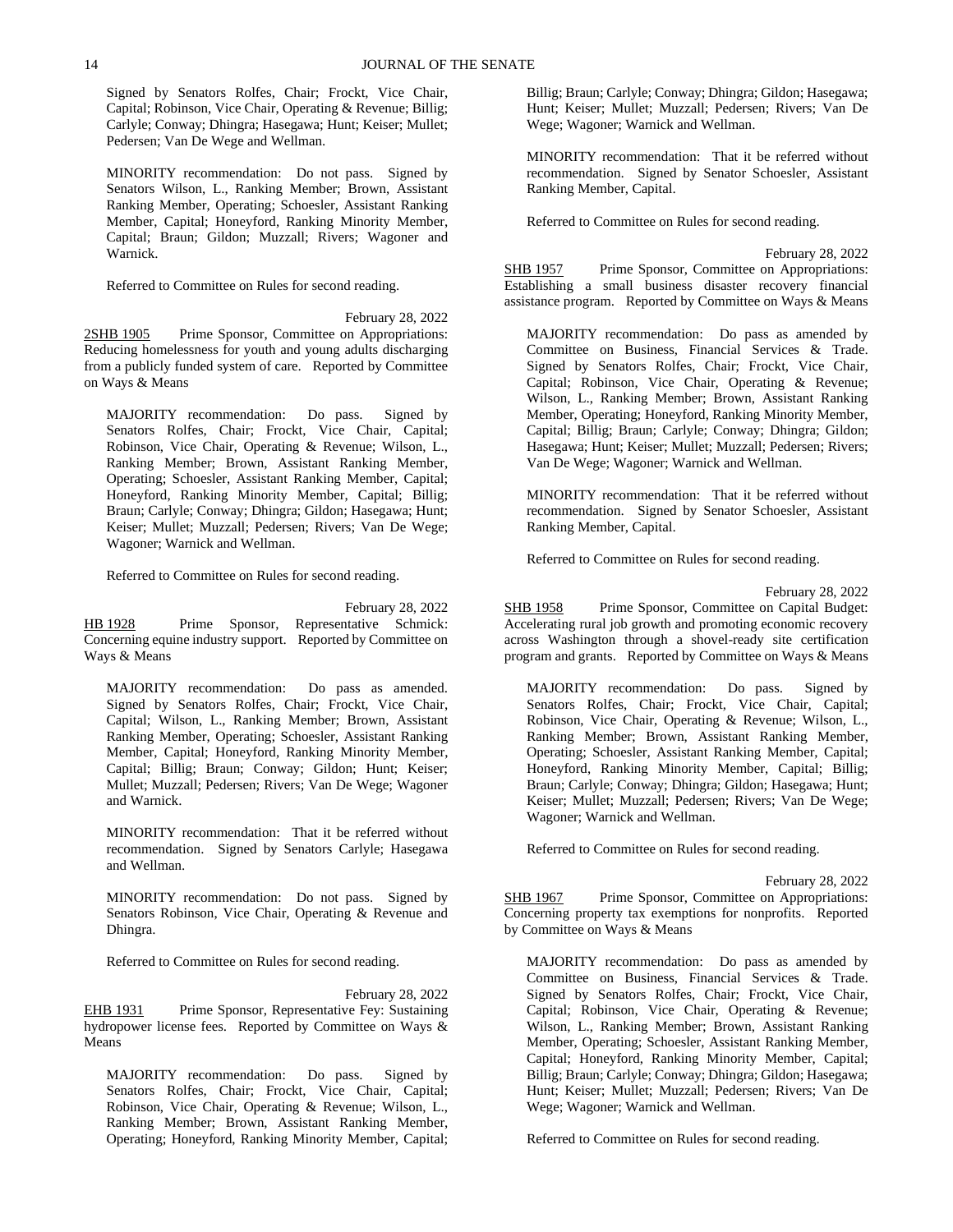February 28, 2022

SHB 1980 Prime Sponsor, Committee on Appropriations: Removing the prohibition on providing employment services and community access services concurrently. Reported by Committee on Ways & Means

MAJORITY recommendation: Do pass. Signed by Senators Rolfes, Chair; Frockt, Vice Chair, Capital; Robinson, Vice Chair, Operating & Revenue; Wilson, L., Ranking Member; Brown, Assistant Ranking Member, Operating; Schoesler, Assistant Ranking Member, Capital; Honeyford, Ranking Minority Member, Capital; Billig; Braun; Carlyle; Conway; Dhingra; Gildon; Hasegawa; Hunt; Keiser; Mullet; Muzzall; Pedersen; Rivers; Van De Wege; Wagoner; Warnick and Wellman.

Referred to Committee on Rules for second reading.

February 28, 2022

EHB 1982 Prime Sponsor, Representative Volz: Clarifying the applicability of penalty and interest on personal property taxes. Reported by Committee on Ways & Means

MAJORITY recommendation: Do pass. Signed by Senators Rolfes, Chair; Frockt, Vice Chair, Capital; Robinson, Vice Chair, Operating & Revenue; Wilson, L., Ranking Member; Brown, Assistant Ranking Member, Operating; Schoesler, Assistant Ranking Member, Capital; Honeyford, Ranking Minority Member, Capital; Billig; Braun; Carlyle; Conway; Dhingra; Gildon; Hasegawa; Hunt; Keiser; Mullet; Muzzall; Pedersen; Rivers; Van De Wege; Wagoner; Warnick and Wellman.

Referred to Committee on Rules for second reading.

February 28, 2022 SHB 1984 Prime Sponsor, Committee on Transportation: Protecting privacy of addresses related to vehicle registration certificates. Reported by Committee on Transportation

MAJORITY recommendation: Do pass. Signed by Senators Liias, Chair; Saldaña, Vice Chair; King, Ranking Member; Cleveland; Das; Fortunato; Holy; Lovelett; Lovick; Nguyen; Nobles; Padden; Randall; Sheldon; Wilson, C. and Wilson, J.

Referred to Committee on Rules for second reading.

February 28, 2022 HB 2007 Prime Sponsor, Representative Slatter: Establishing a nurse educator loan repayment program under the Washington health corps. Reported by Committee on Ways & Means

MAJORITY recommendation: Do pass. Signed by Senators Rolfes, Chair; Frockt, Vice Chair, Capital; Robinson, Vice Chair, Operating & Revenue; Wilson, L., Ranking Member; Brown, Assistant Ranking Member, Operating; Schoesler, Assistant Ranking Member, Capital; Honeyford, Ranking Minority Member, Capital; Billig; Braun; Carlyle; Conway; Dhingra; Gildon; Hasegawa; Hunt; Keiser; Mullet; Muzzall; Pedersen; Rivers; Van De Wege; Wagoner; Warnick and Wellman.

Referred to Committee on Rules for second reading.

February 28, 2022

2SHB 2008 Prime Sponsor, Committee on Appropriations: Eliminating the use of intelligence quotient scores in determining eligibility for programs and services for individuals with developmental disabilities. Reported by Committee on Ways & Means

MAJORITY recommendation: Do pass as amended by Committee on Human Services, Reentry & Rehabilitation. Signed by Senators Rolfes, Chair; Frockt, Vice Chair, Capital; Robinson, Vice Chair, Operating & Revenue; Wilson, L., Ranking Member; Brown, Assistant Ranking Member, Operating; Schoesler, Assistant Ranking Member, Capital; Honeyford, Ranking Minority Member, Capital; Billig; Braun; Carlyle; Conway; Dhingra; Gildon; Hasegawa; Hunt; Keiser; Mullet; Muzzall; Pedersen; Rivers; Van De Wege; Wagoner; Warnick and Wellman.

Referred to Committee on Rules for second reading.

February 28, 2022 SHB 2050 Prime Sponsor, Committee on Appropriations: Repealing requirements for parent payment of the cost of their child's support, treatment, and confinement. Reported by Committee on Ways & Means

MAJORITY recommendation: Do pass. Signed by Senators Rolfes, Chair; Frockt, Vice Chair, Capital; Robinson, Vice Chair, Operating & Revenue; Billig; Carlyle; Conway; Dhingra; Gildon; Hasegawa; Hunt; Keiser; Mullet; Muzzall; Pedersen; Rivers; Van De Wege and Wellman.

MINORITY recommendation: That it be referred without recommendation. Signed by Senators Wilson, L., Ranking Member; Brown, Assistant Ranking Member, Operating; Schoesler, Assistant Ranking Member, Capital; Honeyford, Ranking Minority Member, Capital; Braun; Wagoner and Warnick.

Referred to Committee on Rules for second reading.

February 28, 2022 SHB 2051 Prime Sponsor, Committee on Appropriations:

Providing short-term disaster recovery financial assistance to agricultural producers. Reported by Committee on Ways & Means

MAJORITY recommendation: Do pass. Signed by Senators Rolfes, Chair; Frockt, Vice Chair, Capital; Robinson, Vice Chair, Operating & Revenue; Wilson, L., Ranking Member; Brown, Assistant Ranking Member, Operating; Schoesler, Assistant Ranking Member, Capital; Honeyford, Ranking Minority Member, Capital; Billig; Braun; Carlyle; Conway; Dhingra; Gildon; Hasegawa; Hunt; Keiser; Mullet; Muzzall; Pedersen; Rivers; Van De Wege; Wagoner; Warnick and Wellman.

Referred to Committee on Rules for second reading.

February 28, 2022 HB 2058 Prime Sponsor, Representative Tharinger: Concerning the preservation and protection of facilities owned by the state parks and recreation commission that are listed on the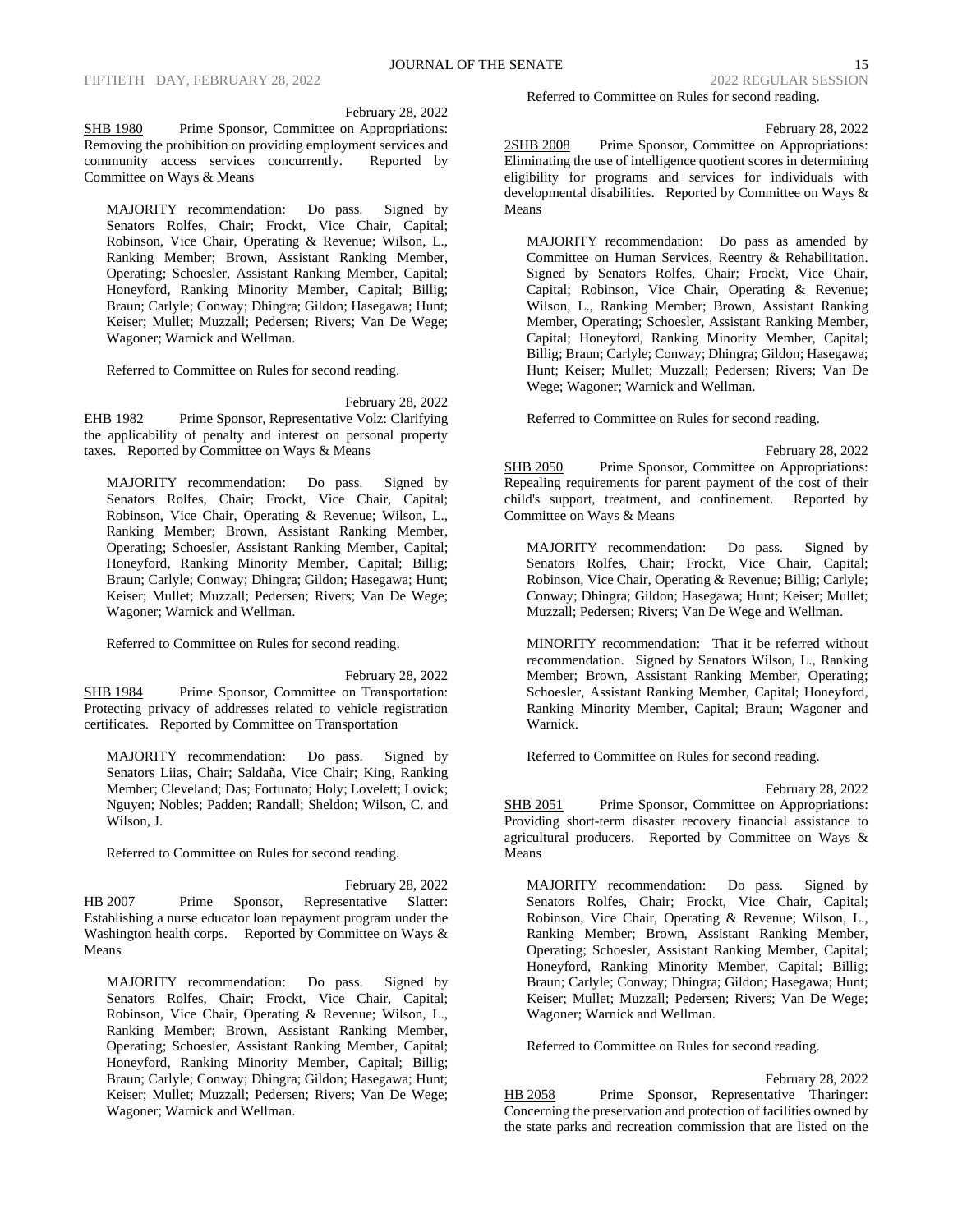Washington heritage register or the national register of historic places. Reported by Committee on Ways & Means

MAJORITY recommendation: Do pass. Signed by Senators Rolfes, Chair; Frockt, Vice Chair, Capital; Robinson, Vice Chair, Operating & Revenue; Wilson, L., Ranking Member; Brown, Assistant Ranking Member, Operating; Schoesler, Assistant Ranking Member, Capital; Honeyford, Ranking Minority Member, Capital; Billig; Braun; Carlyle; Conway; Dhingra; Gildon; Hunt; Keiser; Mullet; Muzzall; Pedersen; Rivers; Van De Wege; Wagoner; Warnick and Wellman.

MINORITY recommendation: Do not pass. Signed by Senator Hasegawa.

Referred to Committee on Rules for second reading.

February 28, 2022 HB 2074 Prime Sponsor, Representative Wylie: Concerning fees collected from out-of-state residents who register off-road vehicles in Washington. Reported by Committee on Transportation

MAJORITY recommendation: Do pass. Signed by Senators Liias, Chair; Saldaña, Vice Chair; King, Ranking Member; Cleveland; Das; Fortunato; Holy; Lovelett; Lovick; Nguyen; Nobles; Padden; Randall; Sheldon; Wilson, J. and Wilson, C.

Referred to Committee on Rules for second reading.

February 28, 2022

ESHB 2076 Prime Sponsor, Committee on Labor & Workplace Standards: Concerning rights and obligations of transportation network company drivers and transportation network companies. Reported by Committee on Transportation

MAJORITY recommendation: Do pass as amended. Signed by Senators Liias, Chair; Saldaña, Vice Chair; King, Ranking Member; Cleveland; Das; Holy; Lovelett; Lovick; Nguyen; Nobles; Randall; Sheldon and Wilson, C.

MINORITY recommendation: That it be referred without recommendation. Signed by Senators Fortunato and Wilson, J.

MINORITY recommendation: Do not pass. Signed by Senator Padden.

Referred to Committee on Rules for second reading.

February 28, 2022 2SHB 2078 Prime Sponsor, Committee on Appropriations: Establishing the outdoor learning grant program. Reported by Committee on Ways & Means

MAJORITY recommendation: Do pass as amended. Signed by Senators Rolfes, Chair; Frockt, Vice Chair, Capital; Robinson, Vice Chair, Operating & Revenue; Wilson, L., Ranking Member; Brown, Assistant Ranking Member, Operating; Billig; Braun; Carlyle; Conway; Dhingra; Gildon; Hasegawa; Hunt; Keiser; Mullet; Muzzall; Pedersen; Rivers; Van De Wege; Wagoner; Warnick and Wellman.

MINORITY recommendation: That it be referred without recommendation. Signed by Senator Schoesler, Assistant Ranking Member, Capital.

MINORITY recommendation: Do not pass. Signed by Senator Honeyford, Ranking Minority Member, Capital.

Referred to Committee on Rules for second reading.

February 28, 2022 EHB 2096 Prime Sponsor, Representative Thai: Concerning the working families' tax exemption, also known as the working families tax credit. Reported by Committee on Ways & Means

MAJORITY recommendation: Do pass. Signed by Senators Rolfes, Chair; Frockt, Vice Chair, Capital; Robinson, Vice Chair, Operating & Revenue; Wilson, L., Ranking Member; Brown, Assistant Ranking Member, Operating; Billig; Braun; Carlyle; Conway; Dhingra; Gildon; Hasegawa; Hunt; Keiser; Mullet; Muzzall; Pedersen; Rivers; Van De Wege; Wagoner; Warnick and Wellman.

MINORITY recommendation: Do not pass. Signed by Senators Schoesler, Assistant Ranking Member, Capital Honeyford, Ranking Minority Member, Capital.

Referred to Committee on Rules for second reading.

February 28, 2022 HB 2097 Prime Sponsor, Representative Donaghy: Changing the definition of first-time home buyer. Reported by Committee on Ways & Means

MAJORITY recommendation: Do pass. Signed by Senators Rolfes, Chair; Frockt, Vice Chair, Capital; Robinson, Vice Chair, Operating & Revenue; Wilson, L., Ranking Member; Brown, Assistant Ranking Member, Operating; Schoesler, Assistant Ranking Member, Capital; Honeyford, Ranking Minority Member, Capital; Billig; Carlyle; Conway; Dhingra; Gildon; Hasegawa; Hunt; Keiser; Mullet; Pedersen; Van De Wege; Wagoner; Warnick and Wellman.

MINORITY recommendation: That it be referred without recommendation. Signed by Senators Braun; Muzzall and Rivers.

Referred to Committee on Rules for second reading.

February 28, 2022 HB 2098 Prime Sponsor, Representative Shewmake: Modifying the interest rate for the low-income home rehabilitation revolving loan program. Reported by Committee on Ways & Means

MAJORITY recommendation: Do pass. Signed by Senators Rolfes, Chair; Frockt, Vice Chair, Capital; Robinson, Vice Chair, Operating & Revenue; Wilson, L., Ranking Member; Brown, Assistant Ranking Member, Operating; Schoesler, Assistant Ranking Member, Capital; Honeyford, Ranking Minority Member, Capital; Billig; Braun; Carlyle; Conway; Dhingra; Gildon; Hasegawa; Hunt; Keiser; Mullet; Muzzall; Pedersen; Rivers; Van De Wege; Wagoner; Warnick and Wellman.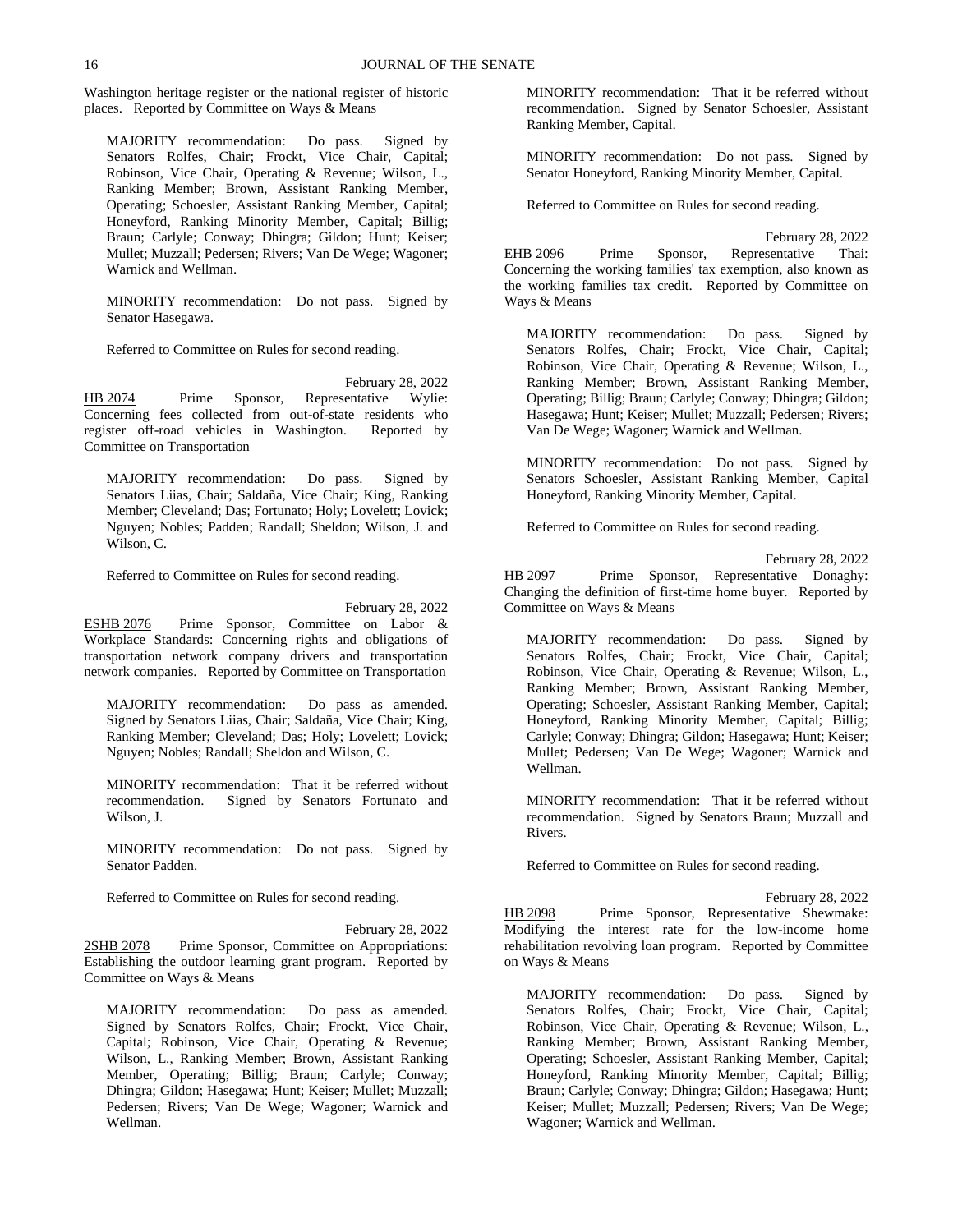FIFTIETH DAY, FEBRUARY 28, 2022

Referred to Committee on Rules for second reading.

# MOTION

On motion of Senator Pedersen, all measures listed on the Standing Committee report were referred to the committees as designated.

### MOTION

At 11:08 p.m., on motion of Senator Pedersen, the Senate adjourned until 10:00 o'clock a.m. Tuesday, March 1, 2022.

DENNY HECK, President of the Senate

SARAH BANNISTER, Secretary of the Senate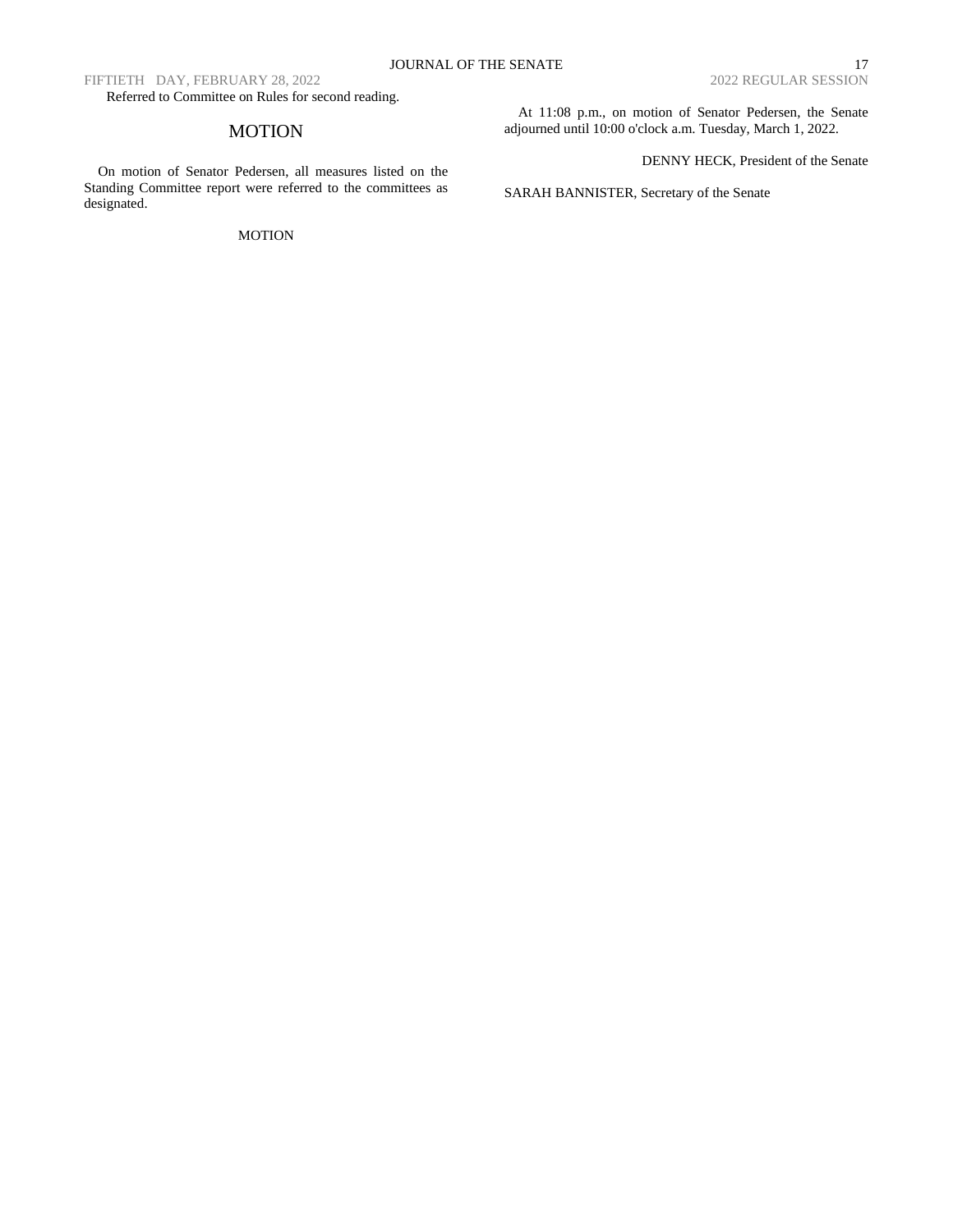## 18 JOURNAL OF THE SENATE

| 1015-S2E |
|----------|
|          |
| 1099-S2E |
|          |
| 1153-S2E |
| 1173-S2  |
|          |
| 1175-SE  |
|          |
| 1181-S2E |
|          |
| 1183     |
|          |
| 1333-SE  |
| 1359-S3  |
|          |
| 1412-S4E |
|          |
| 1508-S   |
|          |
| 1530-SE  |
|          |
|          |
| 1571-S   |
|          |
| 1590-S   |
|          |
| 1593-S   |
| 1616-S   |
|          |
| 1620-S   |
|          |
| 1629-SE  |
|          |
| 1643-SE  |
|          |
| 1659-S2E |
| 1663-S2E |
|          |
| 1664-S2  |
|          |
| 1666     |
|          |
| 1688-S2E |

| 1691-S2E   |  |
|------------|--|
|            |  |
| 1694-SE    |  |
|            |  |
| 1699-SE    |  |
| 1700       |  |
|            |  |
| 1717-S     |  |
| 1723-S2E   |  |
|            |  |
| $1725 - S$ |  |
|            |  |
| 1736-S2E   |  |
| 1747-S     |  |
|            |  |
| 1751-S2    |  |
|            |  |
| 1752-E     |  |
| 1753-SE    |  |
|            |  |
| $1773-S$   |  |
| 1780       |  |
|            |  |
| 1784-E     |  |
|            |  |
| 1789-S     |  |
| 1790-S     |  |
|            |  |
| 1799-S2E   |  |
| 1800-S     |  |
|            |  |
| 1805       |  |
|            |  |
| 1812-S2E   |  |
| 1814-S2    |  |
|            |  |
| 1815-S2E   |  |
|            |  |
| 1818-S2    |  |
|            |  |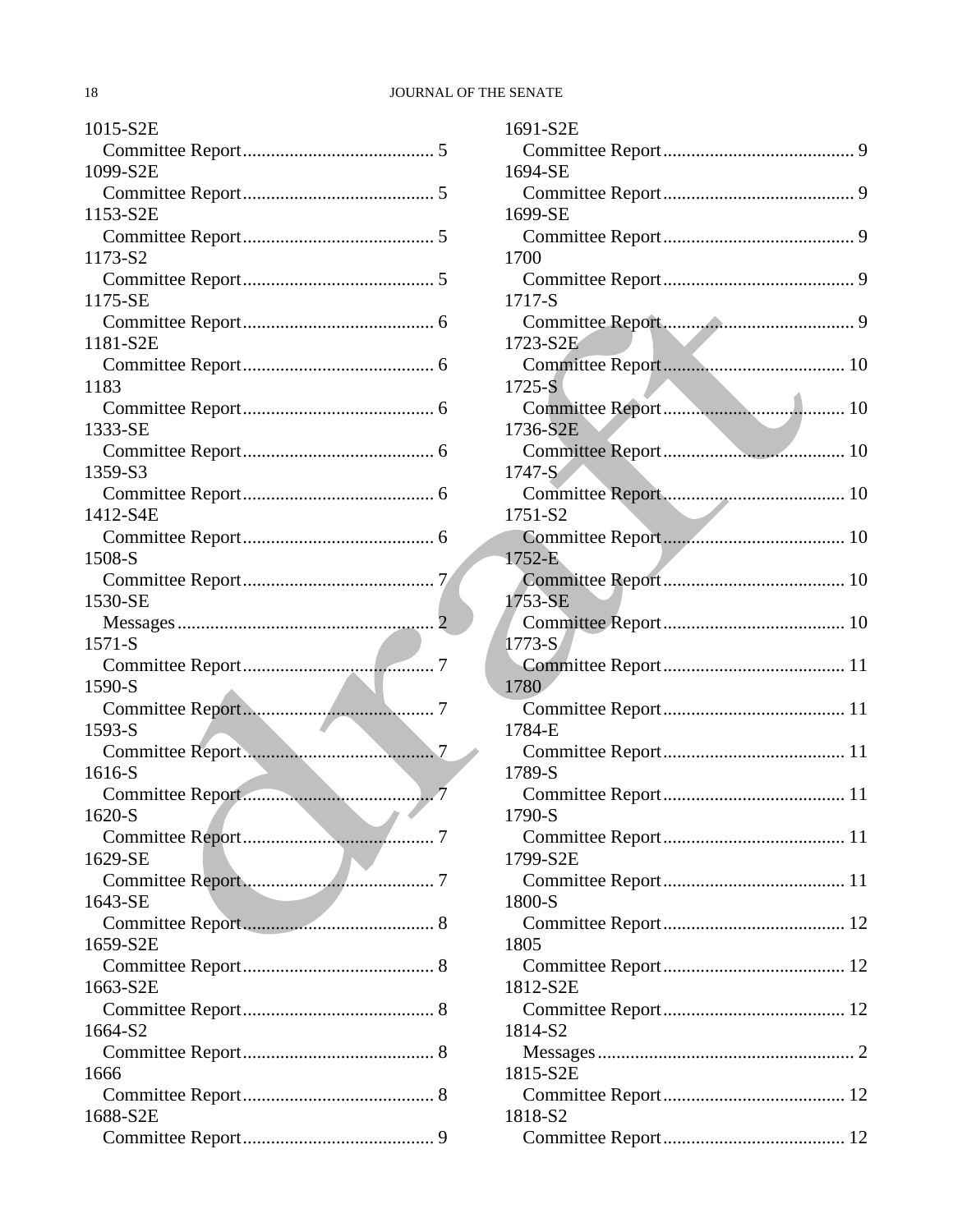| 1827-S2      |
|--------------|
|              |
| 1835-S2      |
|              |
| 1859         |
| 1860-S2      |
|              |
| 1866-SE      |
|              |
| 1888         |
| 1890-S2      |
|              |
| 1901-S       |
|              |
| 1905-S2      |
|              |
| 1928         |
| 1931-E       |
|              |
| 1957-S       |
|              |
| 1958-S       |
| 1967-S       |
|              |
| 1980-S       |
|              |
| 1982-E       |
|              |
| 1984-S<br>15 |
| 2007         |
|              |
| 2008-S2      |
|              |
| 2024         |
| 2050-S       |
|              |
| $2051-S$     |
|              |
| 2058         |
|              |
| 2074         |
|              |

| 2076-SE                  |
|--------------------------|
|                          |
| 2078-S2                  |
|                          |
| 2096                     |
|                          |
| 2097                     |
|                          |
| 2098                     |
|                          |
| 2099-S                   |
| 5252-S                   |
|                          |
| 5309                     |
|                          |
| 5459                     |
|                          |
| 5546-S                   |
|                          |
| 5564-S                   |
|                          |
| 5755                     |
|                          |
| 5901                     |
|                          |
| 5980                     |
|                          |
| 5983                     |
| 8650                     |
|                          |
| $\overline{4}$           |
| 8656                     |
|                          |
|                          |
| 8659                     |
|                          |
|                          |
| 8660                     |
|                          |
|                          |
| 9416 Golden, KC          |
|                          |
| 9417 Fitzpatrick, Rosann |
|                          |
| 9418 Hopkins, Jane       |
|                          |